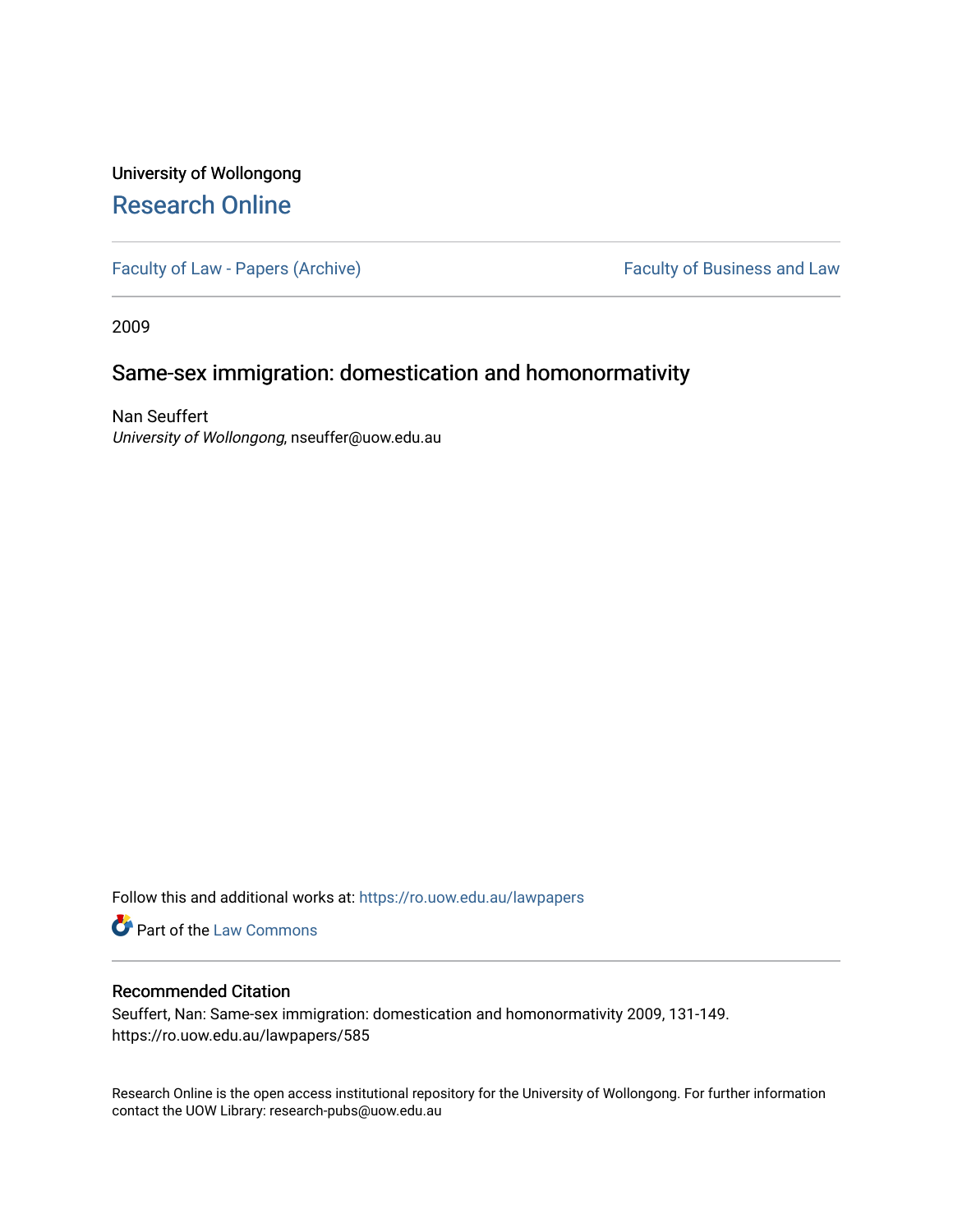# Same-sex immigration: domestication and homonormativity

# **Abstract**

LAW- AND POLICY-MAKERS in New Zealand have taken what might be seen, from a conservative/liberal divide, as two contradictory stances on aspects of border control over the past decade. In one move, they have progressively tightened and whitened immigration policy generally, making the criteria and process for gaining residency more restrictive. At the same time, they have progressively opened the borders in relation to the immigration of same-sex couples, aligning immigration requirements for these couples with those of heterosexual couples. I argue that New Zealand's recent liberalisation of immigration law and policy for gays and lesbians aligns with, rather than contradicts, notions of neoliberal politics, progressive modernity and the current tightening and whitening of immigration.

# Keywords

immigration, homonormativity, sex, domestication, same

# **Disciplines**

Law

# Publication Details

N. Seuffert, 'Same-sex immigration: domestication and homonormativity' in A. Bottomley & S. Wong(ed), Changing Contours of Domestic life, Family and Law: Caring and Sharing (2009) 131-149.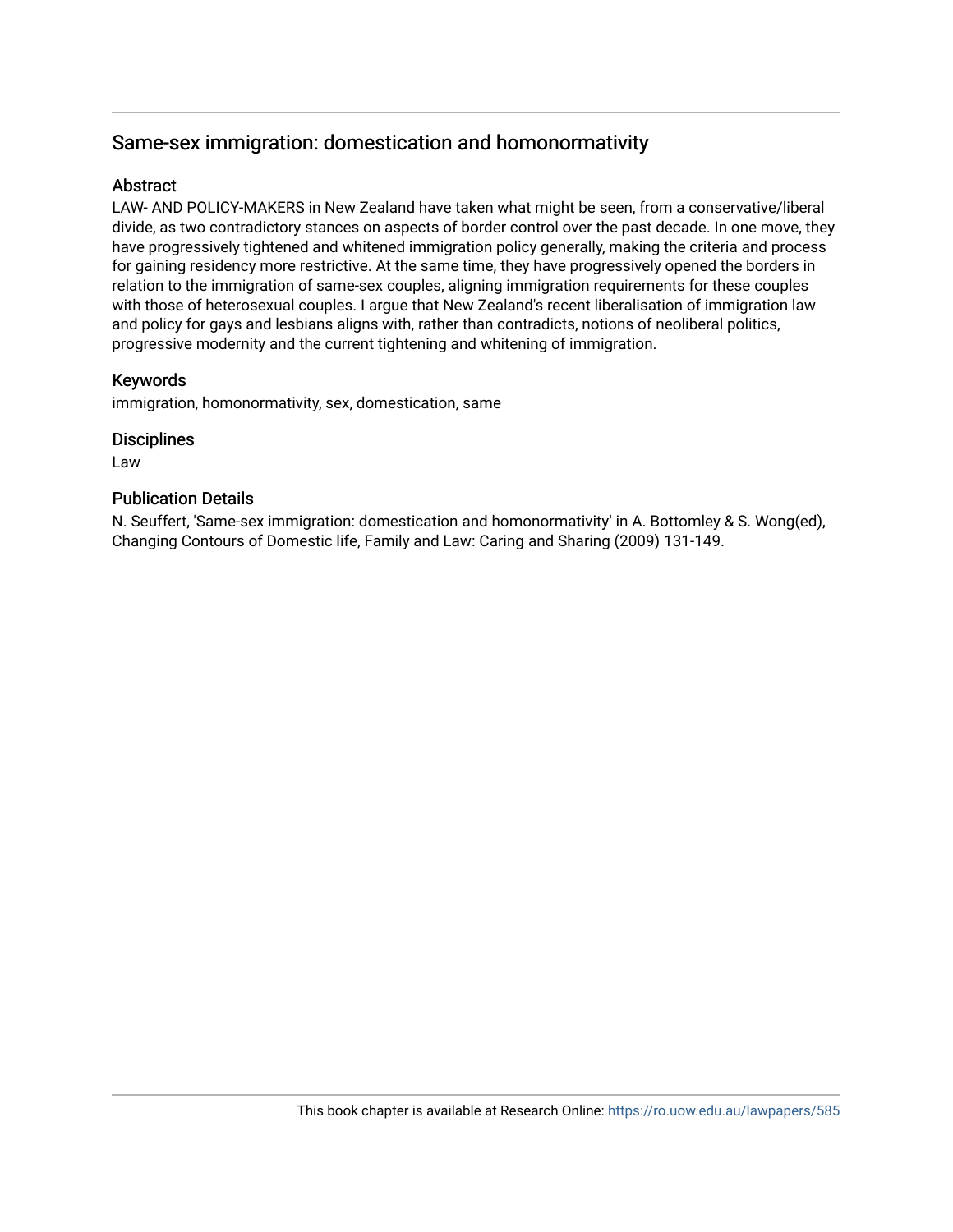## Chapter **8**

#### Same Sex Immigration: Domestication and Homonormativity

#### NANSEUFFERT

### INTRODUCTION

Law and policy-makers in New Zealand have taken what might be seen, from a conservative/liberal divide, as two contradictory stances on aspects of border control over the past decade. In one move they have progressively tightened and whitened immigration policy generally, making the process for gaining residency in the country more restrictive. On the other hand, they have progressively opened the borders in relation to the immigration of same sex couples, aligning immigration requirements for these couples with those of heterosexual couples. I argue that New Zealand's recent liberalisation of immigration law and policy for gays and lesbians aligns with, rather than contradicts, notions of neo-liberal politics, progressive modernity and the current tightening and whitening of immigration. Same sex couples who most easily fit the immigration criteria will be those from developed 'Western' democracies that also tolerate and recognise same sex relationships according to an assimilative model, and who live together in long term stable, monogamous, property owning relationships sharing domestic chores. These criteria mean that immigration of same sex couples is likely to favour properly homonormatised<sup>1</sup> lesbians and gay men, who

<sup>&</sup>lt;sup>1</sup> Duggan, L. 'The new homonormativity: the sexual politics of neo-liberalism' in R Castronovo **8,** DD Nelson (eds), Materializing Democracy: Toward a Revitalized Cultural Politics (Durham. Duke University Press, 2002) at **175-194.**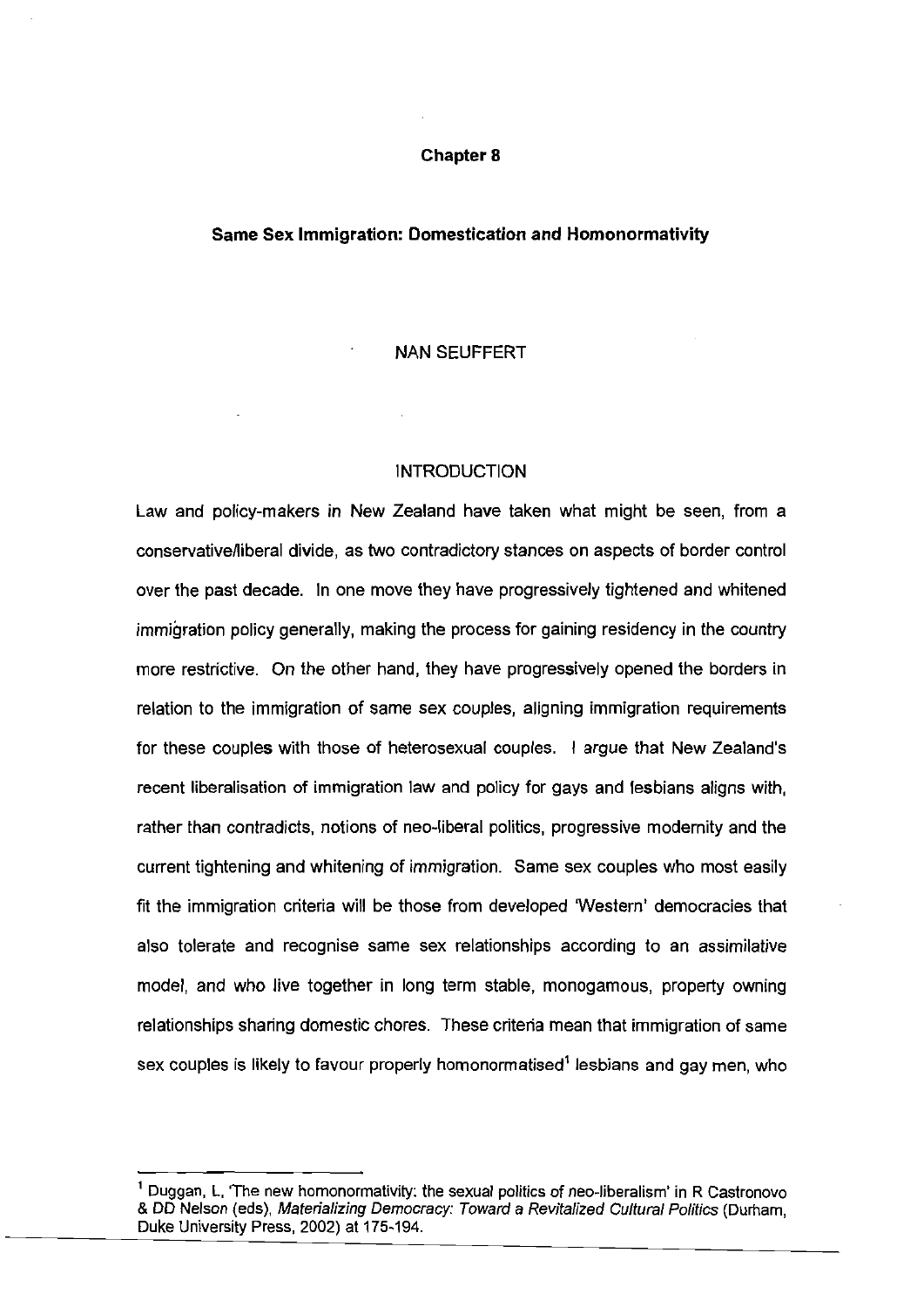are white, middle class and part of the 'new neo-liberal sexual politics' of a domesticated, depoliticised, privatised gay constituency.<sup>2</sup>

## HOMONORMATIVITY, NATION AND DOMESTICATION

In recent decades 'queer theory' has arisen from critiques of 'heteronormativity', $3$  or the assumption that humans are divided into the categories of 'man' and 'woman', that these two categories represent opposite sexes that are natural and biological, that certain masculine and feminine traits, characteristics and actions flow from the fact of each biological sex, and that it is normal for the two sexes to enter into heterosexual intimate relationships. Disrupting and displacing heteronormativity has required recognising the biological diversity of bodies and the existence of culturally marginal sexual identifications, including lesbian, gay, transgender, transsexual, bisexual, intersex, crossdresser and others. In part in resistance to the historically fixed and entrenched categories of sex and sexuality, these identifications tend to be more fluid; some people identify only as 'queer', while others refuse any specific identification. Queer theory, which itself resists categorisation, might be seen as 'resistance to regimes of the normal.' $4$  It radically challenges the use of fixed, reified categories, assumptions about what is natural and normal, and hierarchies of sexual identification. Indeed, it has been said that to categorise it as a school of thought 'is to risk domesticating it, and to fixing it in ways that queer theory resists fixing itself.<sup>15</sup> I will return to the idea of domestication.

The term 'homonormativity' has been coined by Lisa Duggan to represent the normalisation of particular types of intimate homosexual relationships that reflect social hierarchies, including race, gender, class and other configurations of privilege.<sup>6</sup> Duggan argues that a gay politics has emerged in the United States that positions

 $<sup>2</sup>$  lbid, at 179.</sup>

<sup>&</sup>lt;sup>3</sup> Warner, M, 'Introduction: Fear of a Queer Planet' (1991) 29 Social Text 3.

 $<sup>4</sup>$  lbid, at 16.</sup>

<sup>&</sup>lt;sup>5</sup> Jagose, A, Queer Theory (Dunedin: University of Otago Press, 1996) at 2.

Duggan, n 1, at 175-176.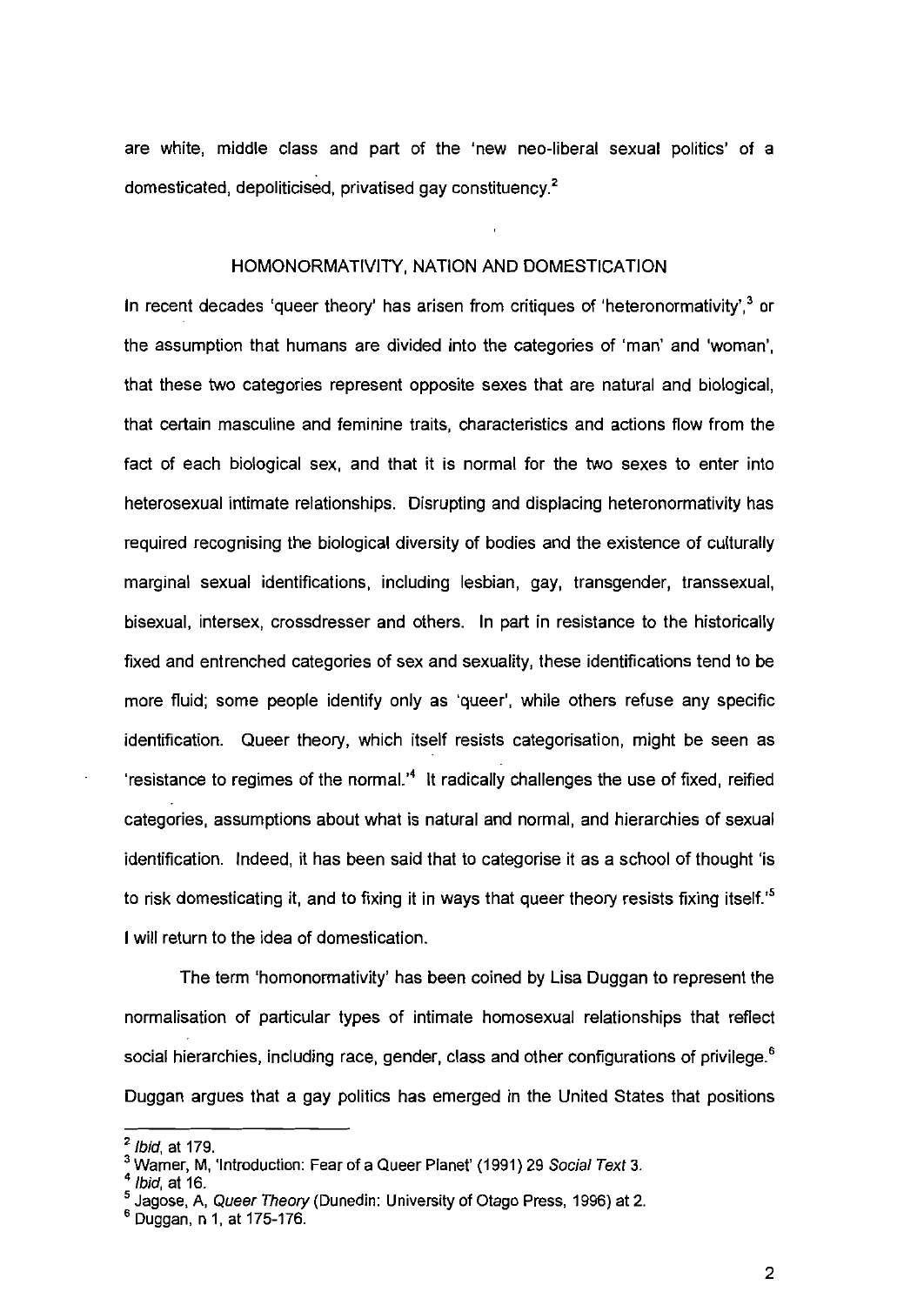itself as mainstream, between the 'extremists' on the far left and the far right.<sup>7</sup> This gay politics seeks only formal equality rights.<sup>8</sup> It focuses on gay marriage and access to the military, embracing the idea that sexuality beyond formal marriage is a private matter. Duggan argues that the focus on the privatisation of lesbian and gay relationships of this politics embraces neoliberal economic policy, with its probusiness calls for downsizing government with the privatisation of many goods and services, in favour of the self-regulation of 'free markets'. $9$  It is a:

[Plolitics that does not contest dominant heteronormative assumptions and institutions but upholds and sustains them while promising the possibility of a demobilized gay constituency and a privatized, depoliticized gay culture anchored in domesticity and consumption.<sup>10</sup>

Duggan is careful to acknowledge that her identification of homonormativity does not create a category that parallels and reflects heteronormativity, as there are no gay structures parallel to those supporting and sustaining heterosexuality: her project is the identification and naming of an emerging politics in order that it may be analysed and critiqued.<sup>11</sup>

While Duggan's analysis is specifically centred in the United States, similar ideas have emerged elsewhere. In Canada it has been argued that in the written and oral submissions on the legislation to expand rights of same-sex partners and to allow same sex marriage 'feminist voices are marginalised' and 'conservative and heteronormative discourses on marriage and family are reinforced.<sup>12</sup> An analysis of legal submissions made as part of the fight for same sex marriage in Canada

 $\frac{7}{8}$  *ibid*, at 175-176.<br> $\frac{8}{8}$  Davies, M, *Asking the Law Question* (Sydney, Law Book Co, 1994) at 179-82.

**<sup>9</sup>** Duggan, n 1, at 177-79.

 $10$  ibid, at 179.

 $11$  *Ibid*, fn 9 at 191.

**l2** Young, CL and Boyd, SE, 'Losing the Feminist Voice? Debates on the Legal Recognition of Same Sex Partnerships in Canada' (2006) 14 Feminist Legal Studies 213 at 214.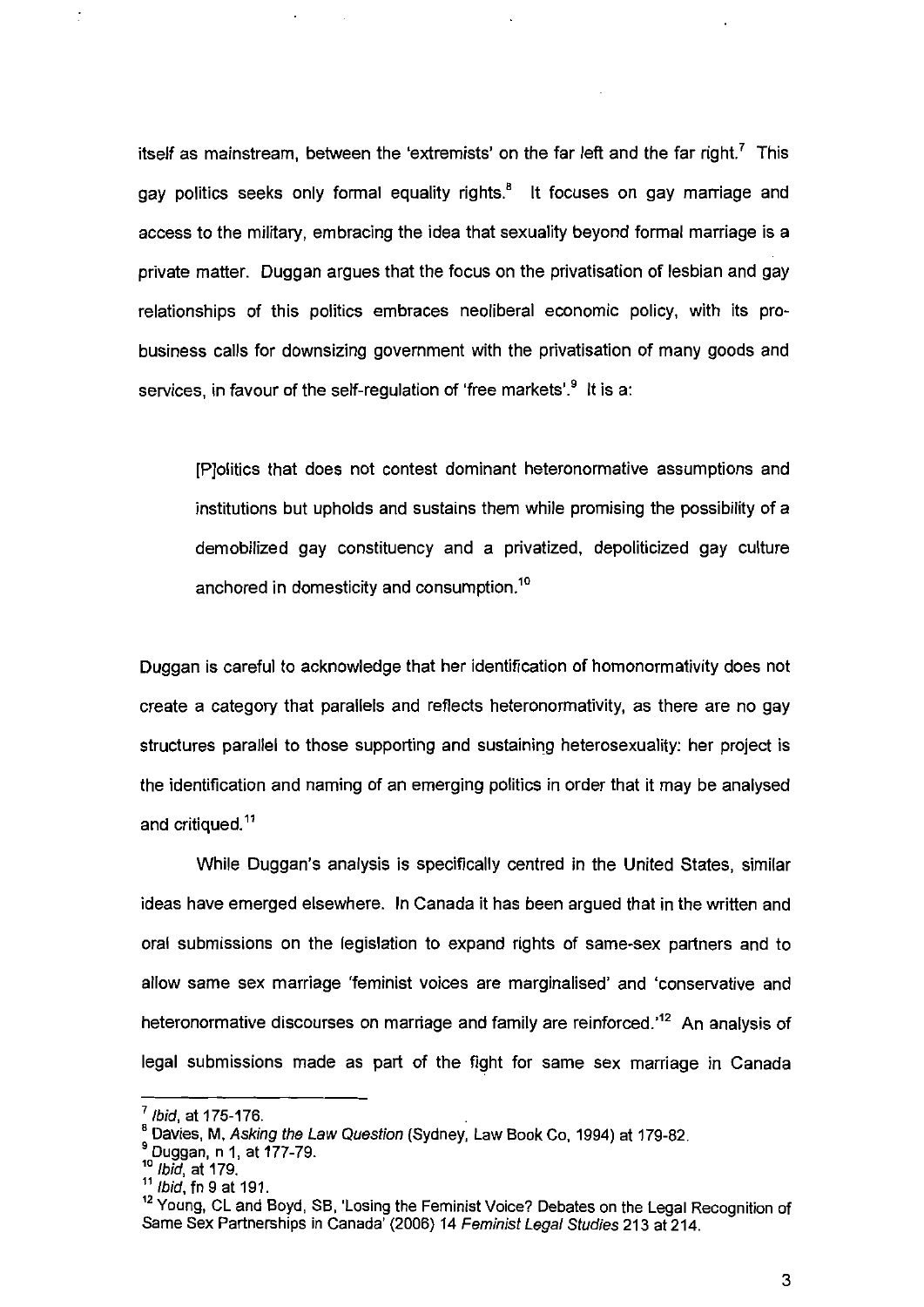demonstrates that they are predicated on the normalisation of whiteness in the gay subject, masking racial privilege.<sup>13</sup> In South Africa it has been argued that lesbian and gay politics that ignore the ways in which class, race and gender intersect with sexuality tend to reproduce rather than redress these hierarchies, producing a homonormativity in the process.<sup>14</sup> To the extent that homonormativity is about reproducing and rewriting race and gender hierarchy in gay rights claims and struggles, these analyses suggest that homonormativity may be emerging in particularly local forms elsewhere. What is important, in my view, is destabilising the progressive narrative of the modern liberal state in achieving 'gay' rights.<sup>15</sup> making visible the ways in which 'gay' is raced, classed and gendered, and highlighting the limitations of the rights.

The idea of homonormativity has been extended to homo-nationalism in an analysis of the nation as producing collusion between homosexuality and American nationalism; attention to race-sexuality reveals the 'idealization of the US as a properly multicultural heteronormative but nevertheless gay friendly, tolerant, and sexually liberated society.<sup>16</sup> The argument is that the images and rhetoric that emerged post September **11** encompassed a reinvigoration of white, heterosexual norms through contrast with portrayals of terrorists as effeminate, emasculated, and 'perversely racialized."<sup>17</sup> At the same time a progressive sexuality was championed as a 'hallmark of US modernity.'<sup>18</sup> Tributes to 'gay heros' contrasted with the Taliban's treatment of Afghani women, and emphasis on the safety of the US for

<sup>&</sup>lt;sup>13</sup> Lenon, SJ, 'Marrying Citizens! Raced Subjects/ Re-thinking the Terrain of Equal Marriage Discourse' (2005) 17 Canadian journal of Women and Law 405 at 408.

Discourse (2005) I'l Carladian Journal of Women and Law 405 at 408.<br><sup>14</sup> Oswin, N, 'Producing Homonormativity in Neoliberal South Africa: Recognition, Redistribution and the Equality Project' (2007) 32 Signs: Journal of Women in Culture and Society 650 at 666.<br><sup>15</sup> Eaton M<sup>37</sup>

**<sup>15</sup>**Eaton, M. 'Lesbians, Gays and the Struggle for Equality Rights: Reversing the Progressive Hypothesis' (1994) 17 Dalhousie Law Journal 130 at 133 (critically analysing the idea of law's steady progress from repression to enlightenment).

<sup>&</sup>lt;sup>16</sup> Puar, JK, 'Mapping US Homonormativities' (Feb 2006) 13 Gender, Place and Culture 67 at 68.<br><sup>17</sup> Ibid, at 67.

 $18$  *Ibid.* at 69-70.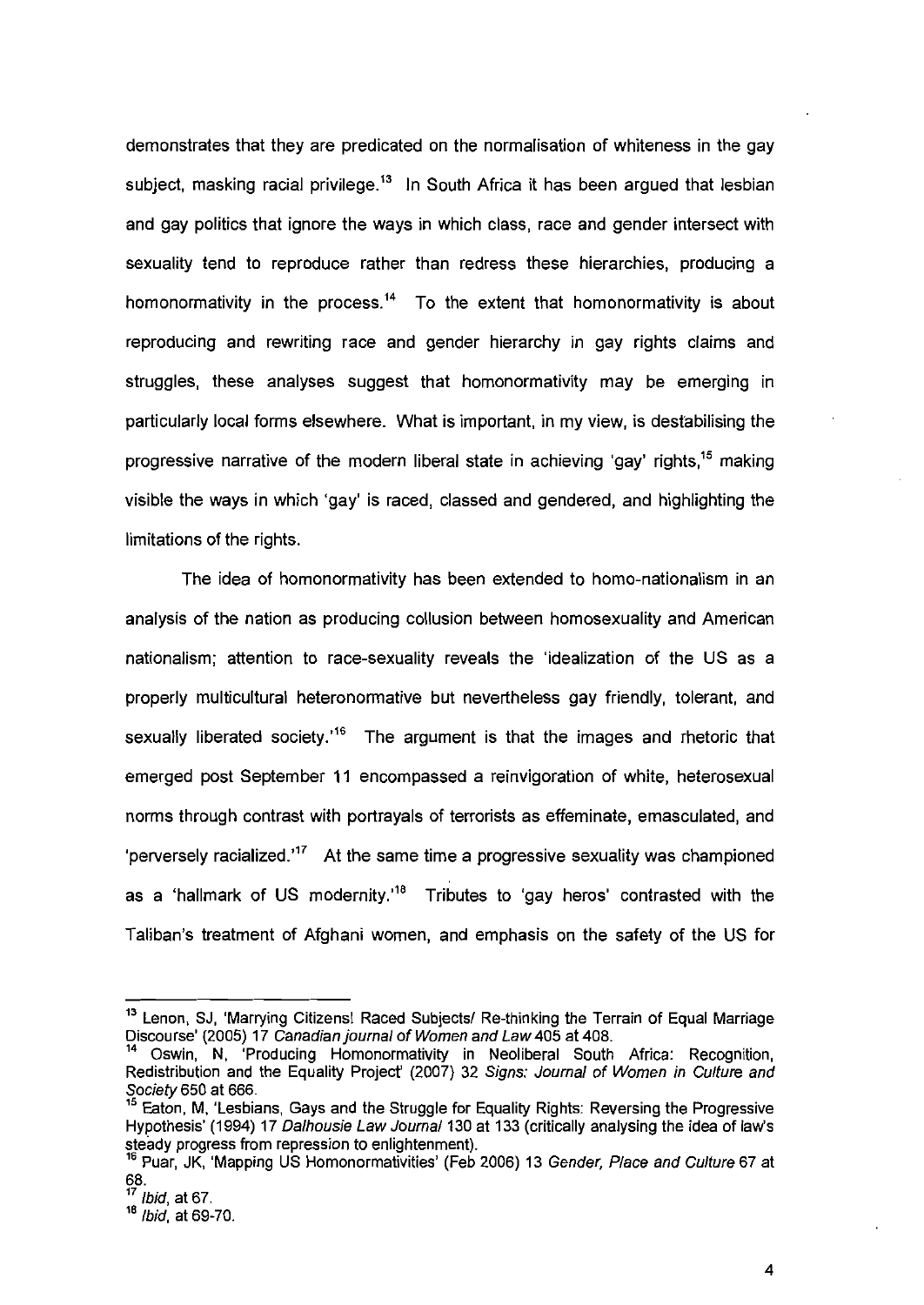gays compared favourably to the 'Middle East.'<sup>19</sup> These dynamics produced images of gays and lesbians acceptable within the nation, as part of a patriotic nationality. Rather than a strict heterosexuallhomosexual divide, gays and lesbians would be divided through more complex images, raced, gendered, classed and aligned with nationalism, into those who were acceptable and those who were not; some queers were clearly better than others.<sup>20</sup> In the post September 11 production of stories of national identity, it is the queers who most closely conformed to the images of heroes who were the 'good' queers.

These types of analyses use the idea of nations as imagined political communities<sup>21</sup> told in stories that proliferate at times of national crisis. Nations are imagined because no member can ever know all of those who make up the nation, and therefore each carries a fictional image or story of the nation, and are imagined communities in the sense that all members of the nation are imagined as part of this fiction.<sup>22</sup> As imagined political communities, nations are the stories that are told about collective political identities. $^{23}$  These stories of collective identities produce identities that are acceptable and even heroic within the community, and also typically mask various forms of inequality, exclusion and exploitation. $24$  The inclusion of some identities occurs at the expense of the exclusion of others, and identifying particular national identities serves to repress other possibilities for both national and individual identities, as well as collective and individual differences within the

<sup>&</sup>lt;sup>19</sup> *lbid*, at 69-70.

 $^{20}$  *Ibid*, at 71.

**<sup>21</sup>**  Anderson. B, Imagined Communities: Reflections of the Origins and Spread of Nationalism (London, Verso, 1991). The nation is also imagined as a sovereign state, territorially limited, internally united and free of interference from other nation-states. **<sup>22</sup>**lbid.

**<sup>23</sup>**lbid, at 6; Stychin, C, A Nation by Rights (Philadelphia, 'Temple University Press, 1998) 1; Bhaba, H, 'Introduction: narrating the nation' in H Bhaba (ed), Nation and Narration (Routledge, London, 1990) at 1; See Harris, AP, 'Comment: Seductions of Modern Culture' (1996) **8** Yale Journal of Law and Humanities 213 at 213 (the philosophy of the Enlightenment and the Romantic opposition 'shape not only the stories we tell about our individual identities, but also the stories we tell about collective identities').  $^{24}$  Anderson, n 21, at 7.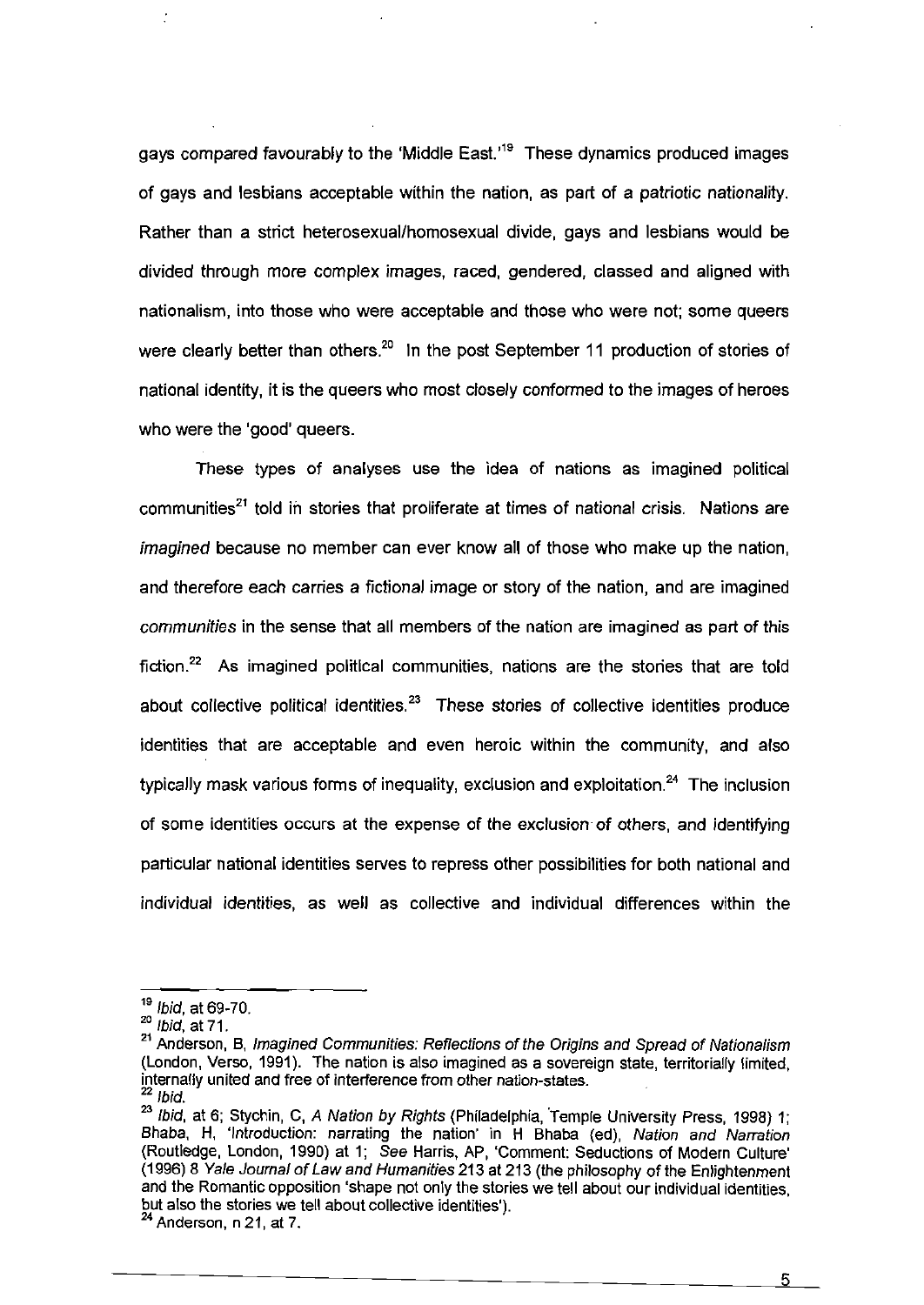nation.<sup>25</sup> Stories of national identity may also produce internal and external enemies to the nation, and may shift over time, or spring up in response to major events, such as the September 11 bombings.

Questions of the boundaries of nations, and internal and external demarcation, intersect with analyses of domestic law and domestication in lesbian and gay lives. Domestic laws are the laws internal to a sovereign state, including its immigration law. The domestic sphere is typically thought of as the home, or the private sphere, traditionally thought of as a place where the law does not intrude. The domestic sphere can be a place for domination along gender lines. Feminists and other critical scholars have critiqued the public/private distinction, the supposedly natural gendering of the two spheres along a malelfernale divide, and the idea that the law does not intrude into the home. $2<sup>8</sup>$  in critical theory domestication may also mean relegation to the domestic sphere, or more generally bringing one group of people under the power or control of another, or the internalisation of the views of the dominant culture as 'common sense'. $27$  Using these analyses gays and lesbians might be said to be domesticated when they conform to heteronormative ideas about relationships, such as engaging in long term monogamous relationships in which they live or aspire to a middle class lifestyle, and in which they perform their sexuality only or mainly in the private, domestic realm of the household.<sup>28</sup> Katherine Franke argues that the United States Supreme Court decision in Lawrence  $v$  Texas<sup>29</sup> has domesticated sexual liberty, creating a legal landscape that is likely to render

 $25$  Davies, M, Delimiting the Law: 'Postmodernism' and the Politics of Law (Pluto Press, London. 1996) at 74.

<sup>&</sup>lt;sup>26</sup> See Davies, n 8, at 186-172; Boyd, S (ed), Challenging the Public/Private Divide: Feminism, Law **8** Public Policy (Toronto, University of Toronto press, 1997); Thomton, M ed). Public and Private: Feminist Legal Debates (Melbourne, Oxford University Press, 1995).

L Robson, R, 'Mother: The Legal Domestication of Lesbian Existence' (1992) 7 Hypafia 172 at 172.

Riggs, DW, 'Reassessing the Foster-Care System: Examining the Impact of Heterosexism on Lesbian and Gay Applicants' (2007) 22 Hypatia 132 at 134.

 $29$  123 S. Ct. 2472 (2003).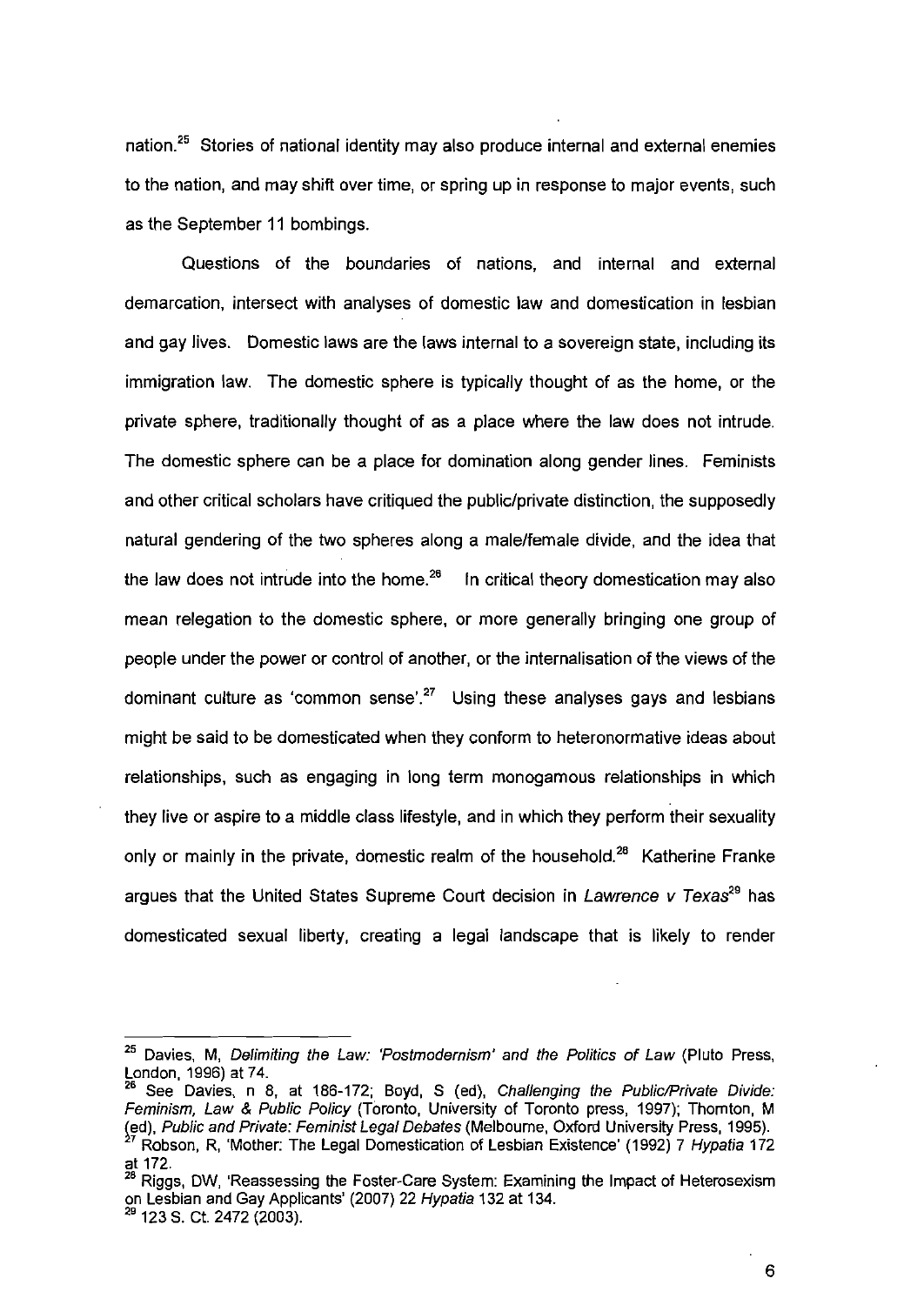'different legal treatment to those who express their sexuality in domesticated ways and those who don't  $-$  regardless of orientation.<sup>30</sup>

Using the idea of nations as stories told about national identity. I have argued that the recognition of lesbian and gay relationships in the parliamentary debates on the Civil Union Act 2004 (CUA) in New Zealand shifts the heterosexual/homosexual divide to include those same-sex partners willing to embrace heteronormative models of relationships. $31$  The stories of national identity told in these debates are in part stories of the progressive (partial) recognition of human rights in a nation moving to realise the promise of modernity, equal treatment of the law. Both those for and against recognition of same sex relationships told stories of New Zealanders as tolerant and fair, as forwarding-looking progressives who value stable long-term, committed relationships, warm loving communities for children, and strong families and family relationships. To the extent that lesbian and gay relationships can fit into these moulds, these are stories of the homonormatising of lesbian and gay relationships through (partial) inclusion in the collective identity of the nation. In the process of normalising these relationships, the family is reinscribed as the cornerstone of society, and the position of marriage as the 'gold standard' of relationships is reinforced. $^{32}$ 

#### IMMIGRATION POLICY IN NEW ZEALAND:

#### FROM 'WHITER THAN WHITE' TO TIGHTENING AND WHITENING

lmmigration and national identity are closely linked. Immigration is domestic law that determines who may enter into the nation, policing the boundaries of the nation. National identity is literally embodied in those who enter the country. Some are

**<sup>30</sup>**Franke. K, 'The Domesticated Liberty of Lawrence v Texas' (2004) 104 Columbia Law Review 1399 at 1416.

Seuffert, S, 'Sexual Citizenship and the Civil Union Act 2004' (2006) 37 Victoria University of Wellington Law Review 281.

Ibid, at 283; Young, n 12, at 230-235 (arguing that demands by gay rights groups for marriage rather than registered domestic partnerships reinforced the symbolic importance of marriage as a 'gold standard'.)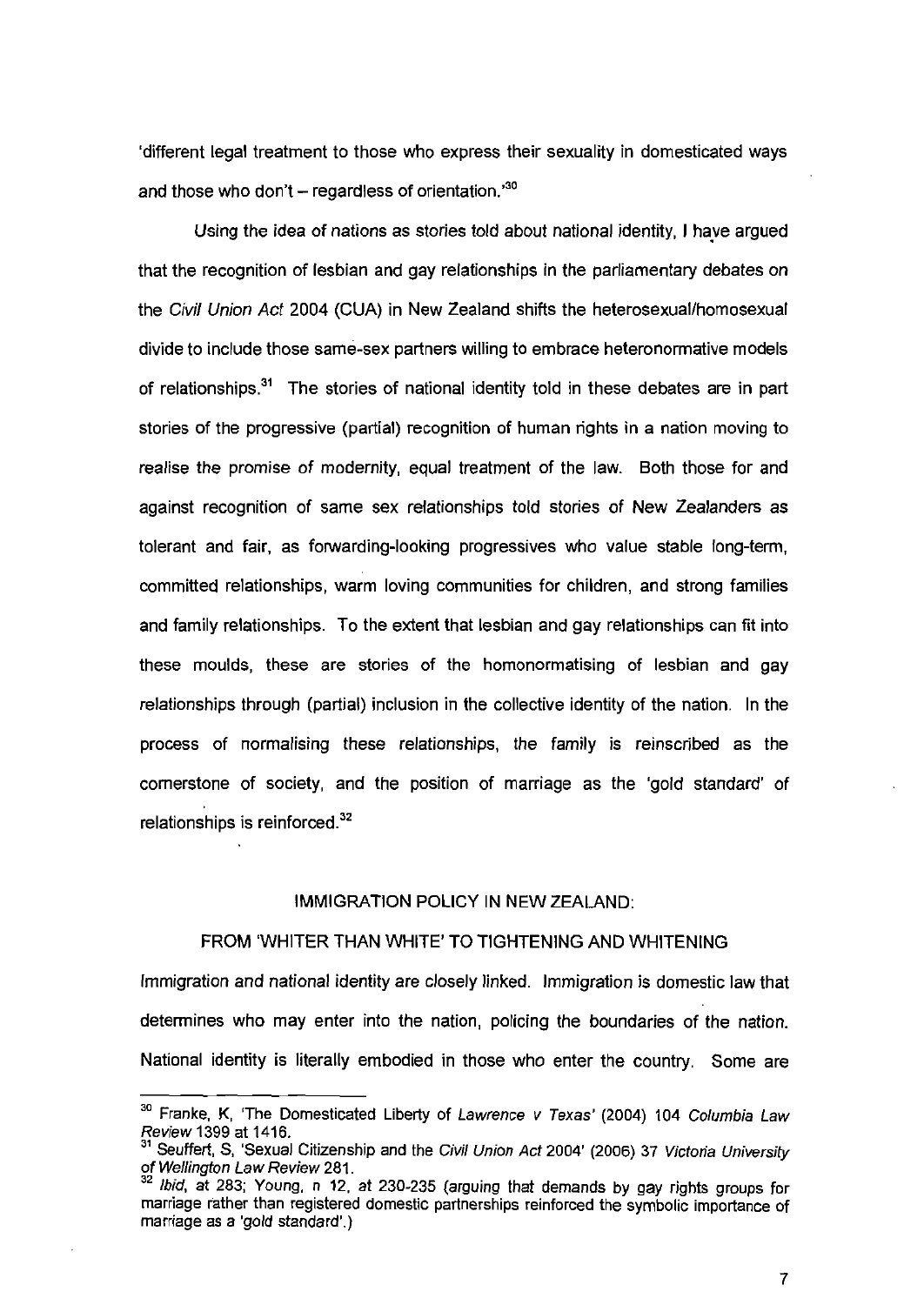easily absorbed into the dominant stories of national identity, while others represent the boundary of that identity.<sup>33</sup> I have identified two trends in New Zealand's immigration law and policy since September 11; its 'whitening and tightening', and the opening of borders to those in same sex lesbian and gay relationships. A brief discussion of immigration and New Zealand's national identity is necessary to my analysis of the convergence of these trends.

New Zealand's immigration policy historically focussed on creating a 'better Britain', a homogenous white settler society. This policy has been labelled 'whiter than white' to indicate that it was even more restrictive than Australia's 'white only' policy. $34$  The informal and unwritten policy, in which government officials had farreaching discretion, was implemented through tactics such as informing shipping companies confidentially of the types of people who would not be granted an entry permit upon arrival in the country. $35$  Other tactics included 'secrecy, a public avoidance of the issue of discrimination and, if necessary, a denial of its existence.<sup>36</sup> Even during a shortage of labour from the 1940s to the late 1960s, immigration policy was broadened only reluctantly to include immigrants from Northern Europe; 'Southern and Eastern Europeans were not considered to offer the same potential [for assimilation], and the possibility of non-European migration was dismissed out of hand.'<sup>37</sup>

New Zealand managed to maintain its unwritten discriminatory immigration policy longer than North America and Australia. In part this was the result of the widely held perception that New Zealand had harmonious relations with Maori and an

<sup>&</sup>lt;sup>33</sup> Seuffert, N, Jurisprudence of National Identity (Aldershot, Ashgate, 2006) at 117.

**<sup>34</sup>**McKinnon, M, Immigrants and Citizens: New Zealanders and Asian lmmigration in Historical Context (Wellington, Victoria University Institute of Policy Studies, 1996) at 1, 12, 22; Brooking, T and Rabel, R, 'Neither British Nor Polynesian: A Brief History of New Zealand's Other Immigrants' in S Grief (ed), lmmigration and National Identity in New Zealand (Palmerston North, Dunmore, 1995) at 23.<br><sup>35</sup> Braudeve Ru<sup>nch</sup> 1995, at 23.

Brawley, S, "'No 'White Policy' in New Zealand": Fact and Fiction in New Zealand's Asian Immigration record, 1946-1978' (April 1993) 27 NewZealand Journal of History 16 at 18-19. Ibid, at 20.

<sup>37</sup> Brooking, n 34, at 38-39.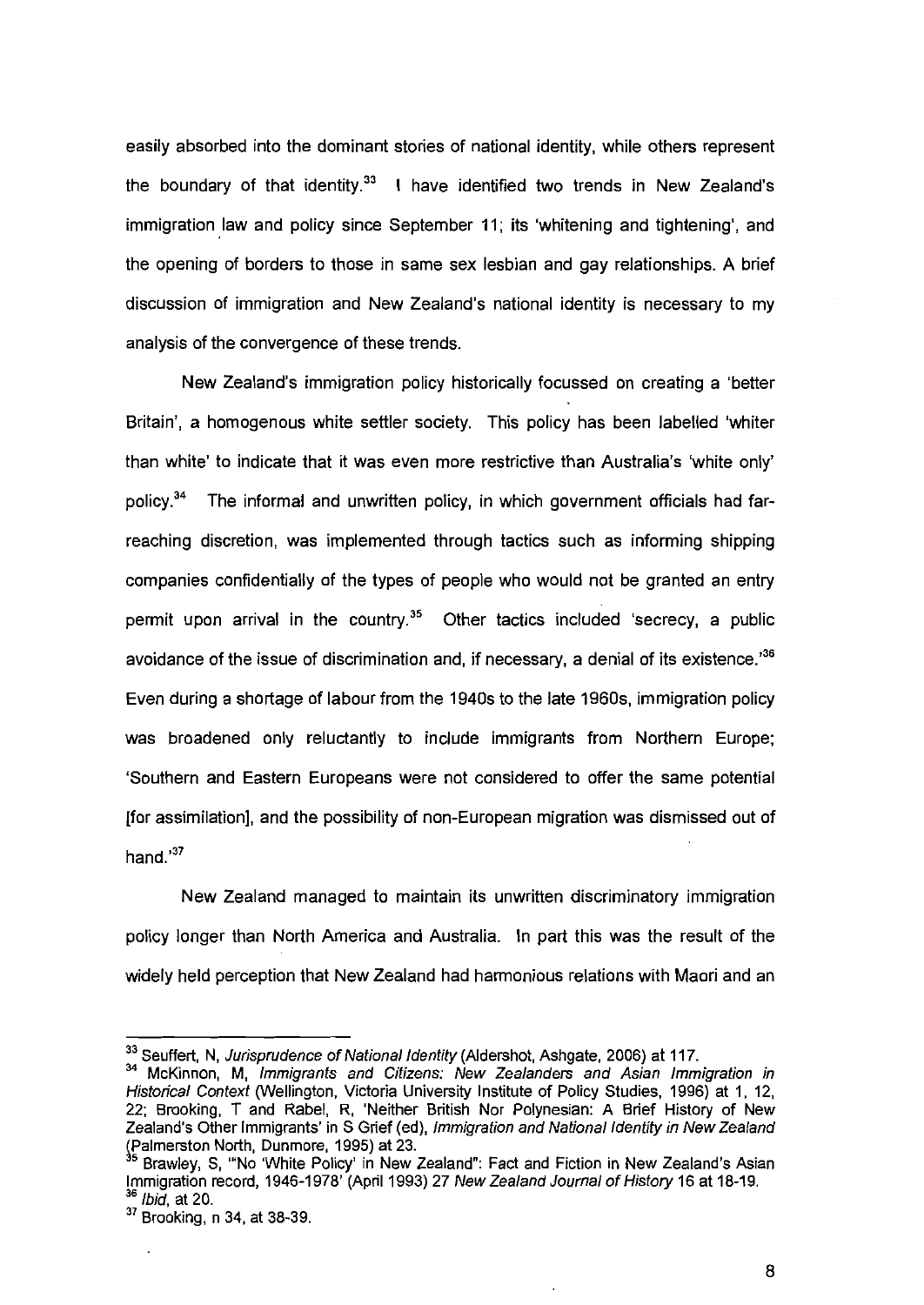egalitarian society. In fact, colonisation of indigenous people in New Zealand was perpetrated with many of the tactics used by the British government elsewhere, and 'relations with Maori' were often fraught as a result. Although New Zealand at times embraced more socialist style politics and policies than some other liberal democracies, these were also raced and gendered, tending to disproportionately benefit white men and nuclear families. Nevertheless, it was difficult for the white international community to believe New Zealand discriminated in immigration along racial lines.<sup>38</sup> As a result New Zealand's settler population developed into a particularly homogenous white society, which underpinned national identities such as 'better Britain'.

This 'whiter than white' policy persisted in different forms, with only minor exceptions when labourers were needed, until 1986.<sup>39</sup> It was dropped in favour of policies specifically intended to align immigration with New Zealand's whirlwind implementation of radical neo-liberal economic policy, and a corresponding shift in national identity from a caring welfare society to an enterprise society.<sup>40</sup> The new laws and policies resulted in more diversity in immigration, and a group of countries including China, India and South Korea, identified as 'Asia' became the leading source of immigrants. The proportion of immigration approvals granted to 'Asians' between 1991 and 1994 grew dramatically to 54.2 per cent of the total. In the years between the 1986 and 1996 census the number of people from Asian and Southeast Asian countries more than tripled, from 48,855 to 160,683. While the population percentage of Asians also more than tripled from 1.45 per cent in 1986 to 4.45 per cent in 1996, the numbers and percentage were still small.<sup>41</sup>

<sup>&</sup>lt;sup>38</sup> Brawley, n 35, at 29.<br><sup>39</sup> Seuffert, n 33, at 49-70, 117-132.

<sup>&</sup>lt;sup>40</sup> Burke, Hon K. 'Review of Immigration Policy 1986' (Wellington, Government Printer, 1986) at 15-16, 19-21; McKinnon, **n** 34, at 42; Kasper. W, 'Populate or Languish? Rethinking New Zealand's Immigration Policy' (Auckland, New Zealand Business Roundtable. 1990); for an analysis of New Zealand's shift in national identity see Seuffert, n 33. at 71-84.

**<sup>41</sup>**Statistics New Zealand. '1996 Census of Populations and Dwellings: Ethnic Groups' (Wellington, 1996) Table **la.**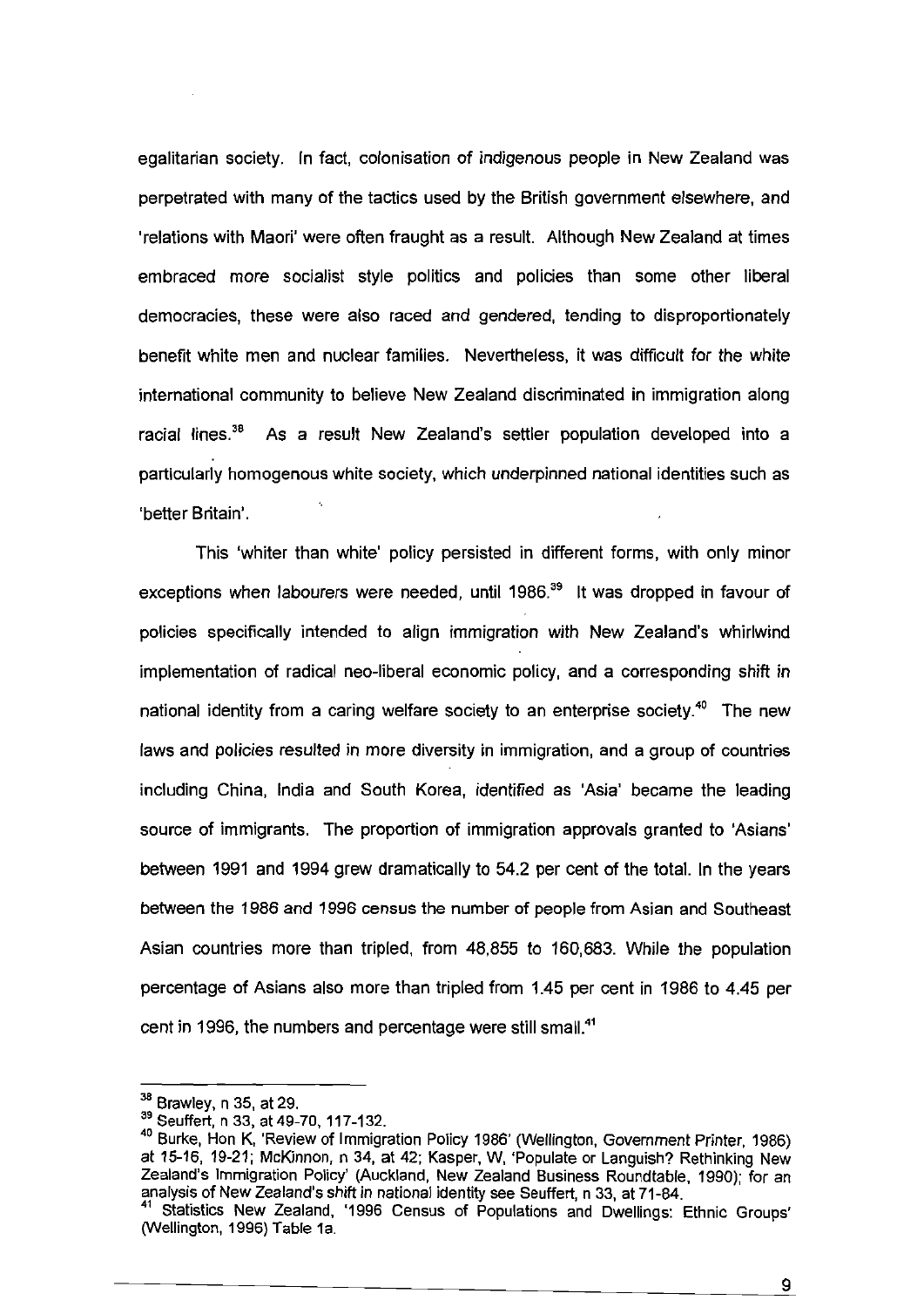In the increasing panic post-September 11 the New Zealand government implemented successive changes to immigration criteria, tightening and whitening it over several years. One change came in November of 2002, significantly increasing the English language requirements for those not from English language backgrounds only.<sup>42</sup> In 2003 there was a switch from the old general skills category, where approval was granted to immigrants who met the required number of points, to a new skilled migrant category, with more emphasis on job offers and criteria that allow more bureaucratic discretion.<sup>43</sup> As a result of these two changes applications in the general skillslskilled migrant categories declined in the year ending in mid-2004, and the total approved applications fell almost  $6.000$  short of the target.<sup>44</sup> The United Kingdom replaced India and China as the largest source of migrants.<sup>45</sup> echoing pre-1986 'whiter than white' policies. This trend snowballed between 2003 and 2005, with approvals of residency applications from the United Kingdom increasing from 14% of the total in the year ending June 2003,to 21% in the year ending June 2004, to 31% in the year ending June 2005.<sup>46</sup> In the same period approvals from China decreased from 16% to 10% and approvals from India decreased from 16% to 7%.<sup>47</sup> lmmigration application approvals from lndia, China and South Korea combined dropped from 37% to 21% while thosefrom the United Kingdom increased from 14% to 31% in the same period, and the United States began to feature statistically in 2005 with 3%.<sup>48</sup> These figures dramatically illustrate the tightening and whitening of immigration policy in New Zealand.

**<sup>42</sup>**New Zealand Department of Labour, 'Trends in Residence Approvals 200212003'  $\frac{1}{2}$  Wellington, Sept 2003) at 50-51.

<sup>13</sup> New Zealand Immigration Service, 'Operation Manual: Residence' (Wellington, Department<br>of Labour, 2005) at chapter 84-3, para SM3.15-3.25.

<sup>&</sup>lt;sup>44</sup> New Zealand Department of Labour, 'Migration Trends 2003/2004' (Wellington, Immigration Service, Immigration Research Programme, 2004) at 1.

<sup>45</sup>**/bid,** at 1.

<sup>46</sup> Department of Labour, 'Immigration Trends 2004/2005' (Wellington, December 2005) at 18.<br><sup>47</sup> *Ibid*, at 18.

<sup>48</sup> **/bid,** at 18.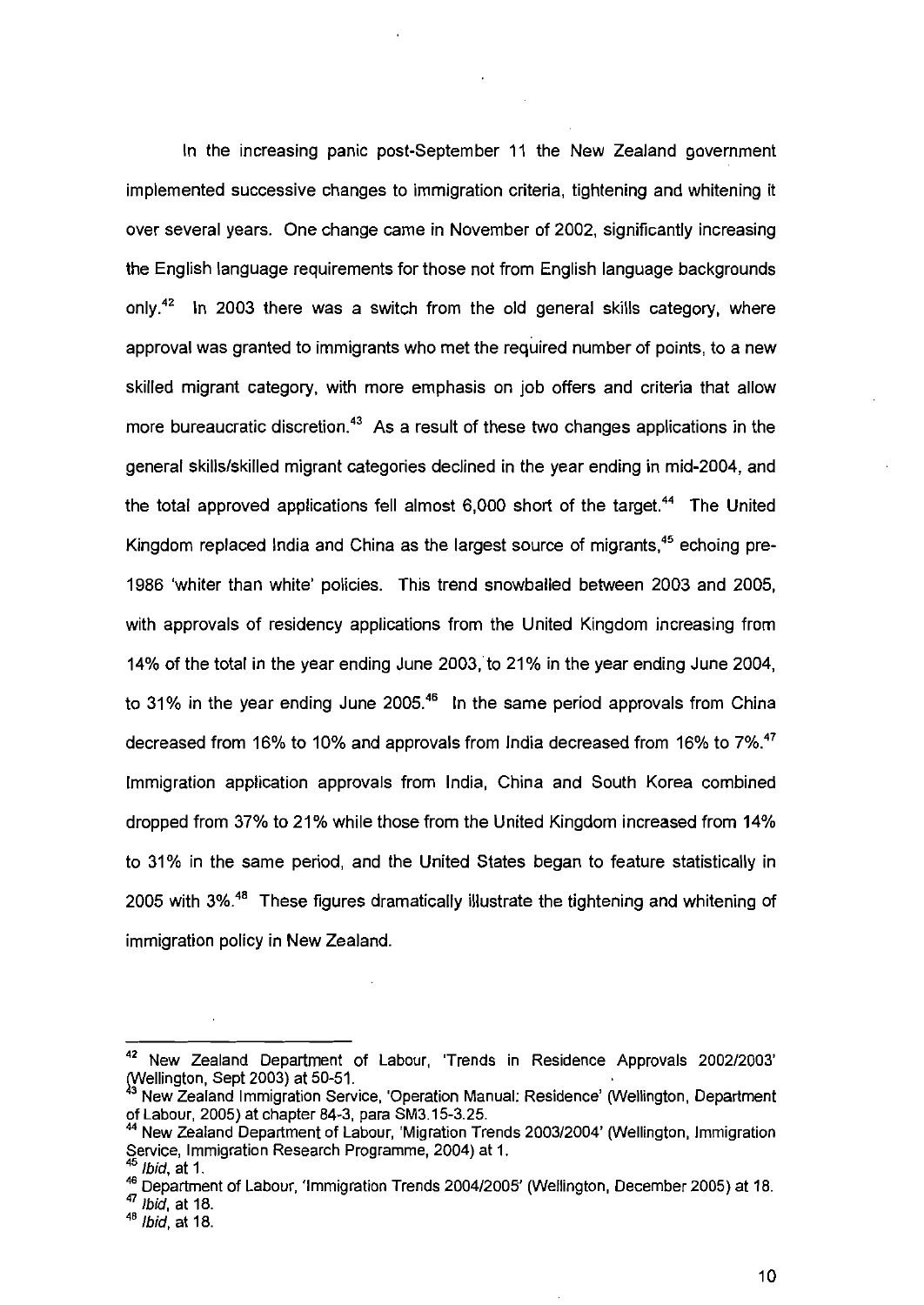## SAME SEX IMMIGRATION:

### A STORY OF PROGRESSIVE MODERNITY?

During the same period in which immigration law and policy has been whitened and tightened, a story of legal recognition within New Zealand, and the relaxing of national boundaries into the country, can be told in relation to sexual minorities, and in particular, same sex couples. It is sometimes told as a story of progressive modernity. The familiar idea is that liberal states, over time, take steps to recognise, and confer rights on, more and more marginalised groups, making progress towards full equality. It is a story in which legal recognition of same sex relationships in civil unions in New Zealand, and legal equality with married and de facto couples in most other areas, including immigration, at least on one telling, has been achieved with surprising rapidity subsequent to the challenge to the exclusion of lesbians and gay men from marriage on the grounds of discrimination in 1996. This story has parallels in the United Kingdom and Canada. In Canada, once courts began to recognise discrimination on the basis of sexual orientation under the Canadian Charter of Rights and Freedoms in 1995, the legal system's embrasure of non-normative spousal relationships, and the right to marry, occurred with 'startling rapidity.' **49** The Civil Marriage **Act,** legalising civil same sex marriage across Canada, was passed on 20 July 2005.<sup>50</sup> In the United Kingdom, same sex relationships were recognised with civil partnerships in the Civil Partnership **Act** 2004, which became 'effective on 5 December 2005, and immigration was liberalised at the same time. Each of these developments have their own trajectory of human rights struggles, the funnelling and construction of political claims into socially acceptable paths and categories, critiques of assimilation and, in New Zealand and the UK, failure to provide full legal equality.<sup>51</sup>

<sup>&</sup>lt;sup>49</sup> Young, n 12, at 216.

<sup>50</sup> Ibid. at 216.

**<sup>51</sup>**See Seuffert, n 33; Auchmuty. R, 'Same-sex Marflage Revived: Feminist Critique and Legal Strategy' (2004) 14 Feminism & Psychology 101.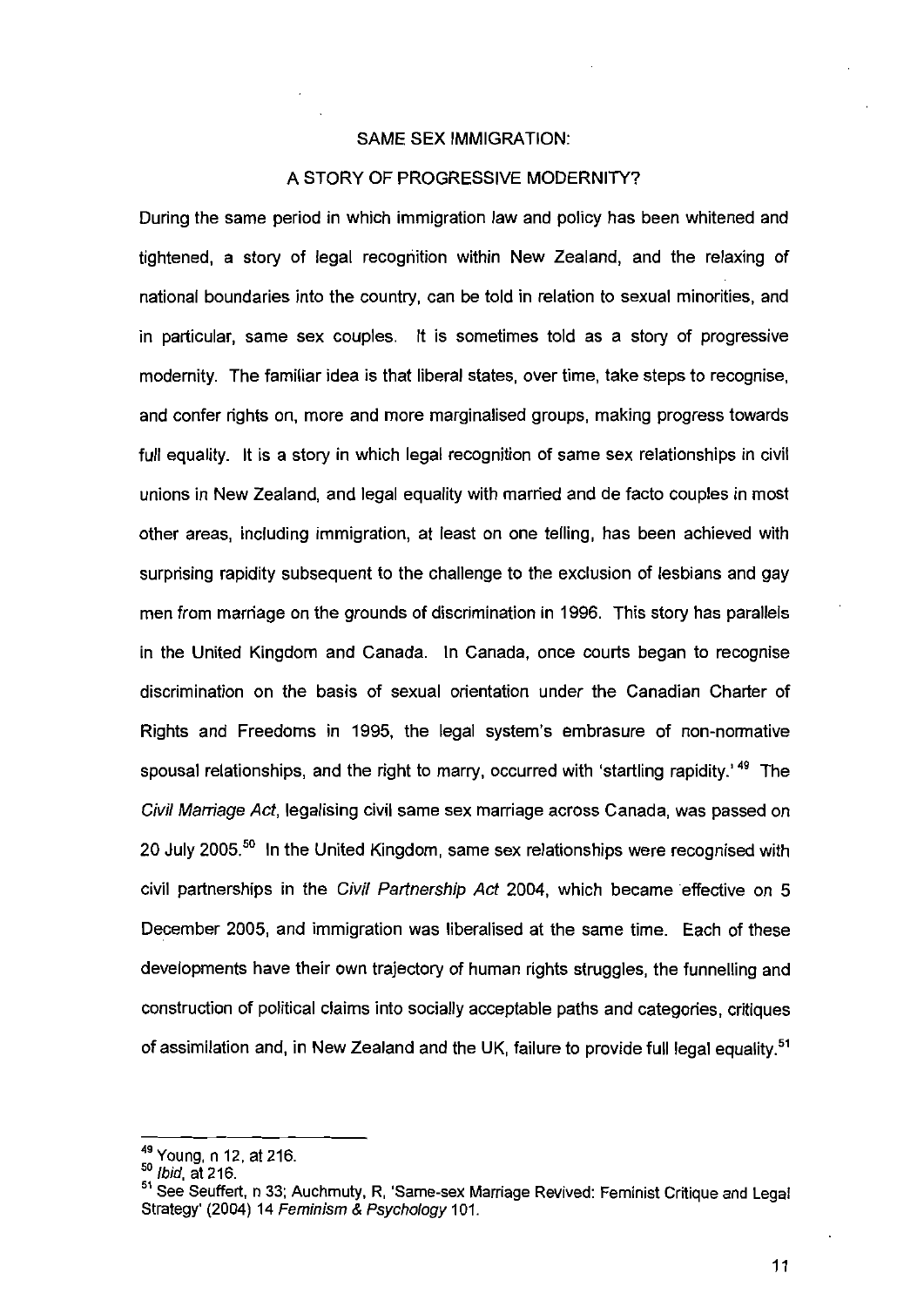Nevertheless, they represent significant shifts in legal recognition of same sex relationships.

This move towards legal recognition of relationships is reflected in immigration law in New Zealand. The Human Rights Act 1993 (HRA) recognised sexual orientation as a prohibited ground of discrimination.<sup>52</sup> In 1993 the *Immigration* Act 1987 (IA) gave 'enormous discretion' to the Minister of lmmigration and immigration officers.<sup>53</sup> The policy promulgated under the IA provided that the criteria for immigration of de facto partners in heterosexual relationships with New Zealand citizens or residents included that the couple had been 'living together in a genuine and stable relationship for 2 or more years.<sup>54</sup> The same criteria applied to those in same sex relationships with New Zealand citizens or residents, except that the relationships had to be '4 years or more' rather than 2 years or more.<sup>55</sup> It was argued in 1994 that this discrepancy constituted discrimination on the basis of sexual orientation.<sup>56</sup> However, whether the prohibition on discrimination applied to immigration law and policy in 1994 was an open question, in part because the HRA prohibitions did not override other legislation until the end of 1999.<sup>57</sup> Not surprisingly then, in December 1998 Cabinet decided to amend the Government Residence Policy to treat same sex couples the same as de facto couples under family immigration policy, and this change was made in  $1999$ <sup>58</sup> However, de facto couples were still treated differently to married couples, and heterosexual couples had the choice of marriage while same sex couples did not.

<sup>52</sup> Human Rights Act 1993 (NZ), S 21(1); see Chauvel, C, 'New Zealand's Unlawful Immigration Policy' (1994) 4 Australasian Gay and Lesbian Law Journal 73 at 75.

 $3$  Stewart, B, 'New Zealand Immigration Law and Gay and Lesbian Couples' (1993) 3 Australasian Gay and Lesbian Journal 30 at 33.

**<sup>54</sup>**Department of Labour (NZ), 'New Zealand lmmigration Instructions' (Wellington: 1991) Ch 7-F-16; the *Immigration Act* 1987 s 2(1), 131.

 $\frac{55}{10}$  *lbid*, at Ch 7-F-16.  $56$  Chauvel, n 52.

 $57$  *lbid*, at 79.

<sup>56</sup> Ministry of Justice (NZ), 'Same-Sex Couples and the Law: Backgrounding the Issues' (Wellington, 1999) 19, available at http://www.justice.govt.nz/pubs/reports/1999 (last accessed 1 Nov 2007).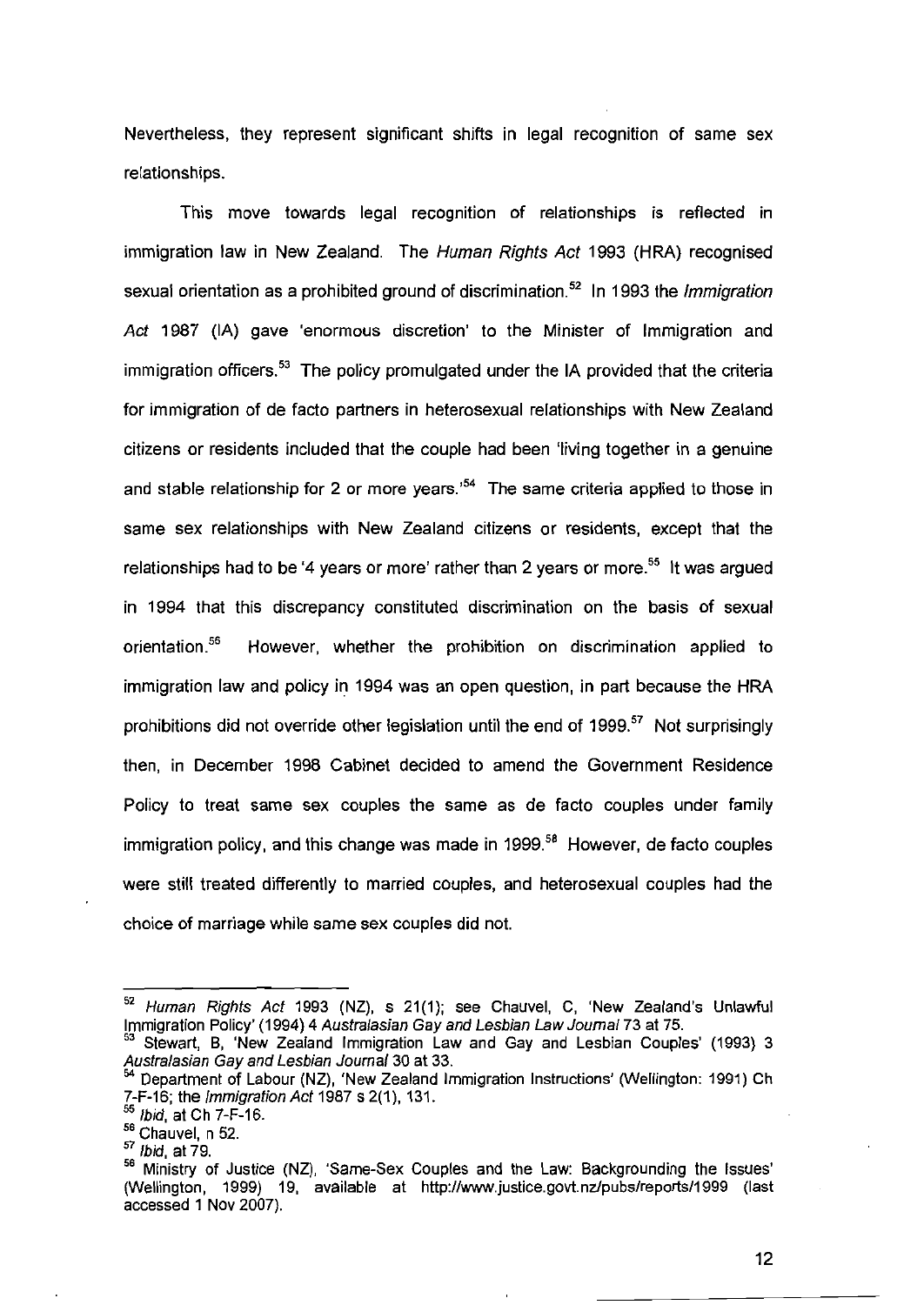In 2003, just after the English language requirement was significantly increased for those emigrating from non-English speaking countries, a 'Partnership policy' was introduced that aimed to treat those married and those in an 'interdependent partnership akin to marriage', whether opposite sex or same sex couples, on the same basis when applying for residency.<sup>59</sup> With the passage of the Civil Union Act 2004 and the accompanying Relationships (Statufory References) Act 2005 the IA and lmmigration Regulations 1999 were further amended to implement the current 'Partnership policy' aligning civil unions with marriages, whether of the same or opposite sex couples.<sup>50</sup> This trajectory appears to present a story of progressive modernity. However, as I argue below, aligning the criteria for same sex couples with the existing criteria for heterosexual couples without amending or reshaping the criteria in any way ensures that homonormatised and domesticated same sex couples, those properly raced and classed, who have mirrored heteronormatised relationships, will benefit disproportionately from the changes.

## SAME SEX IMMIGRATION: THE NUTS AND BOLTS

lmmigration law and policy relevant to entry for same sex couples and same sex partners of New Zealand citizens and residents is contained in the *Immigration Act* 1987 (IA), the lmmigration Regulations 1999 and the New Zealand lmmigration Service Operational Manual. $61$  The IA provides that grants of residence and other permits and visas are matters of discretion for the Minister of lmmigration (Minister), and the Minister has broad powers to delegate under the IA to any immigration or visa officer.<sup>62</sup> The Minister certifies policy that is then set out in the Operational

**<sup>59</sup>**Immigration Amendment Regulations (No 3) 2003 (NZ), amending Regulation 20 of the Immigration Regulations 1999 (NZ), effective 29 Sept 2003 to 7 April 2005.

Relationships (Statutory References) Act 2005(NZ), S 7, Schedule 1; S 12, Schedule **4.** 

**<sup>61</sup>**New Zealand Immigration Service, Operational Manual (30 July 2007) available at http://www.immigration.govt.nz/nzis (last accessed 1 Nov 2007). Immigration Act 1987(NZ), s 2, 8-10A, 13(A), 131.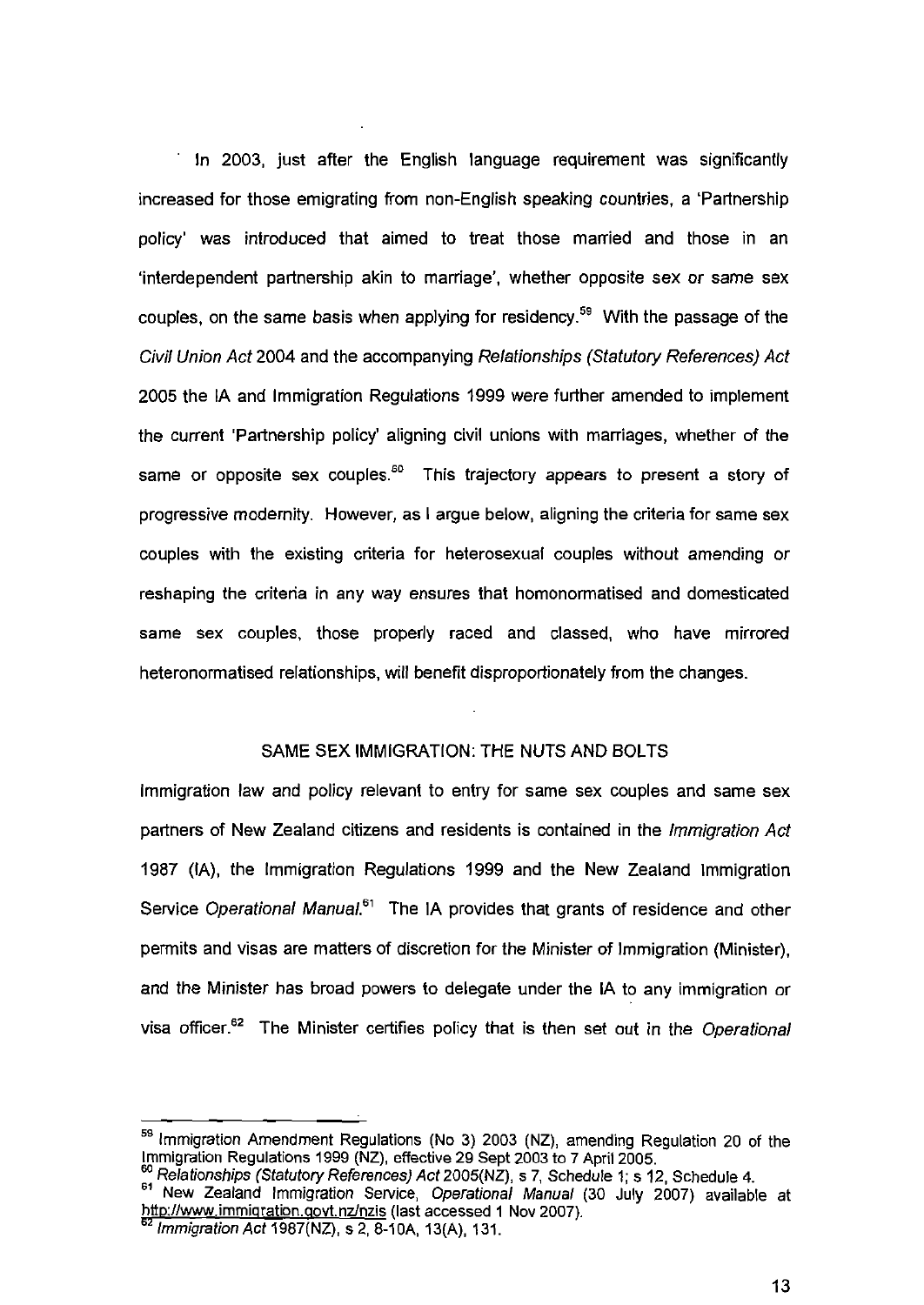Manual, which is required to be published and available to the public.<sup>63</sup> However, many of the applicable provisions in the Operational Manual require the satisfaction of a visa or immigration officer that the criteria are met; the burden of proving that the criteria are met is on the applicant and the partner.<sup>64</sup> Clearly, the 'enormous' discretion' of immigration officers referred to in 1993 still exists.

The 'Partnership policy' provides entry for partners of New Zealand citizens and residents, and for partners of principal applicants in other categories. Under this policy couples must provide evidence to satisfy an immigration officer that they have been living together for l2 months or more in a partnership that is genuine and stable.<sup>65</sup> The criteria for immigration are therefore a partnership that must be 'genuine and stable'.

'Partnership' is defined as a legal marriage, a civil union (whether opposite or same sex), or a de facto relationship (whether opposite or same sex), and 'partner' is defined as one of the parties to one of these relationships.<sup>66</sup> In New Zealand marriage is between opposite sex partners only. $67$  The term civil union is not defined for purposes of immigration. However, the Civil Union Act 2004 (CUA) provides reference to a civil union entered into in accordance with the CUA, and includes relationships entered into overseas recognised by regulations under the CUA.<sup>68</sup> As of this writing, the regulations identify only five overseas relationships recognised as civil unions: Finland's registered partnerships; the United Kingdom's civil partnerships; Germany's life partnerships; New Jersey's domestic partnerships; and Vermont's civil unions.<sup>69</sup> Civil unions therefore include only those relationships entered into under the CUA or relationships legally recognised in one of these other

<sup>&</sup>lt;sup>63</sup> Immigration Act 1987(NZ), s 13A.

<sup>&</sup>lt;sup>64</sup> New Zealand Immigration Service, n 61, at ch. 69, F2.5c.

**<sup>65</sup>**lbid, at ch 69. F2.5a.

 $66$  *lbid*, at ch 69, F2.5b

<sup>&</sup>lt;sup>67</sup> Quilter v Attorney-General [1998] 1 NZLR 523 (CA). New Zealand does not recognise overseas same sex marriages.

Civil Union Act 2004 (NZ), S 5.

<sup>&</sup>lt;sup>69</sup> Civil Unions (Recognised Overseas Relationships) Regulations 2005, SR 2005/125, s 3.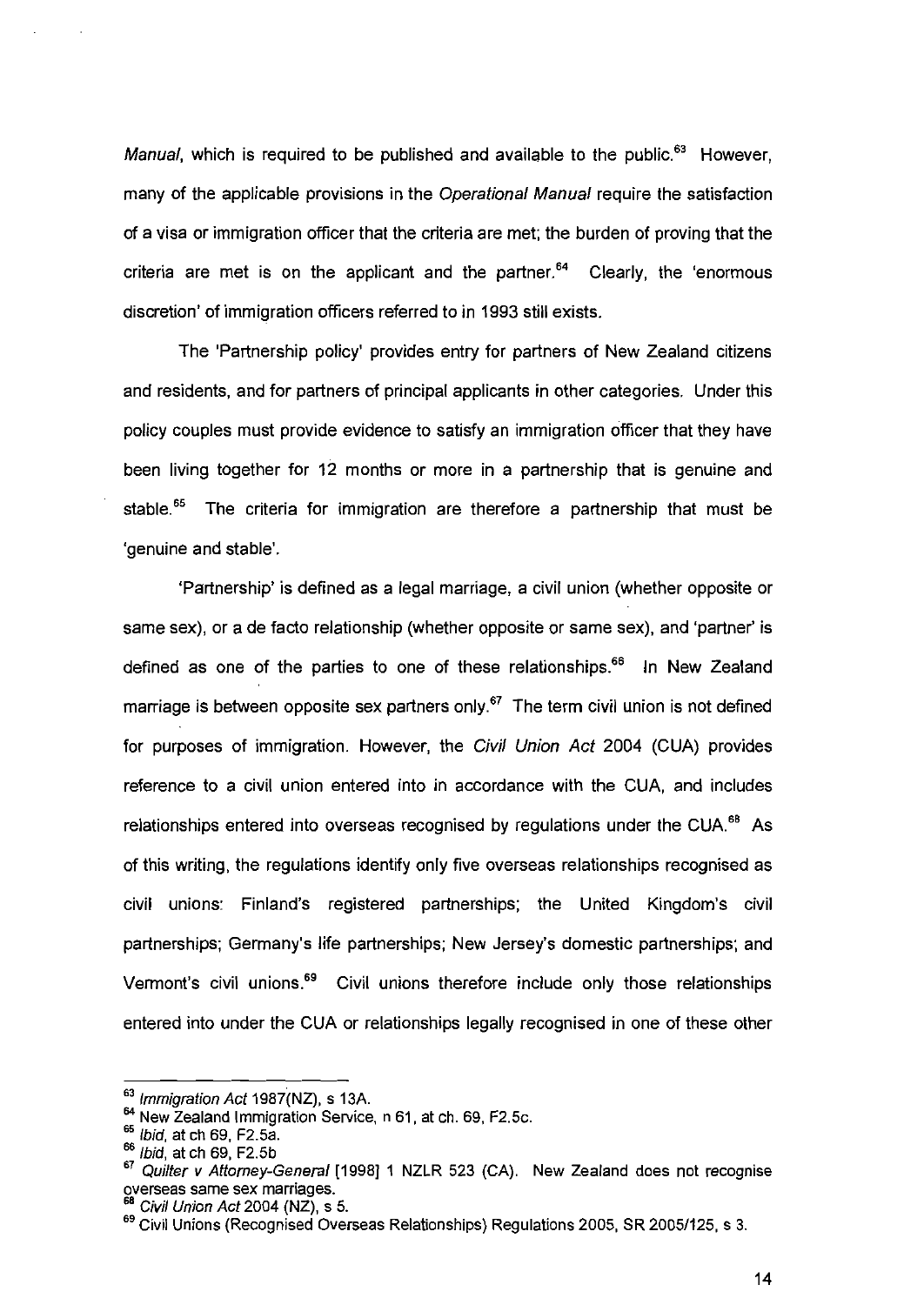five jurisdictions. Same sex couples who have legally recognised relationships in other jurisdictions, including those married in jurisdictions such as Canada that allow same sex marriages, or those whose relationships have been recognised in various ways in  $India<sup>70</sup>$  have to come into New Zealand under the de facto relationship category.

'De facto relationship', which was added to the regulations in 2005, is not defined in the IA or regulations; it is defined in the lnterpretation Act 1999 to mean **a**  relationship between two people, whether the same or opposite sex, who live together as a couple in a relationship in the nature of marriage or civil union.<sup>71</sup> While there does not seem to be any definitive authority on this point, the *Interpretation Act* 1999 may import the further criteria of 'living together as a couple' and 'in a relationship in the nature of marriage' into the immigration regulation interpretation of partnership. These terms may be interpreted differently from the regulation requirement of a genuine and stable partnership. This result would be unfortunate, and probably discriminatory, as it could result in different criteria and treatment for, for example, same and opposite sex couples married in Canada.

A partnership is considered to be genuine and stable it if it has been entered into with the intention of being maintained on a long-term exclusive basis and is likely to endure.<sup>72</sup> Factors that have a bearing on whether the two people are living together in a partnership that is genuine and stable include the duration of the relationship, the existence, nature and extent of the partners' common residence, the degree of financial dependence or interdependence, the common ownership, use and acquisition of property, the degree of commitment of the partners to a shared life, children, the performance of common household duties by the partners, and the

<sup>&</sup>lt;sup>70</sup> Vanita, R, Love's Rite: Same Sex Marriage in India and the West (Gordonsville, VA, Palgrave MacMillan, 2005).

**<sup>71</sup>**lntelpretation Act 1999 (NZ), **s** 29A(1).

**<sup>72</sup>**New Zealand Immigration Service, n 61. at ch 69, F2.10.1.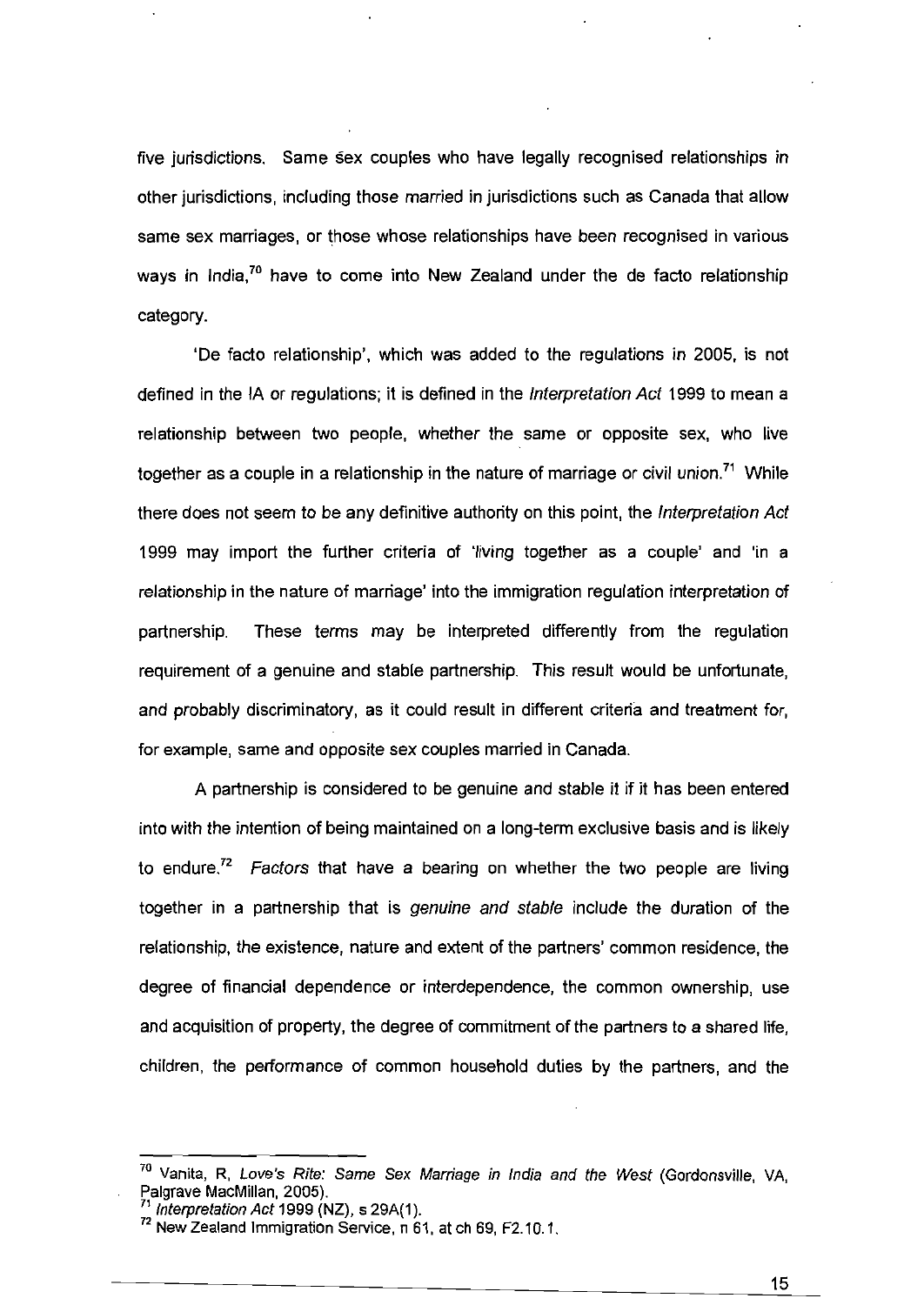reputation and public aspects of the relationship.<sup>73</sup> Evidence that the partners are living together may include documents showing shared accommodation such as joint ownership of residential property, joint tenancy agreements, and correspondence addressed to both of the partners at the same address.<sup>74</sup> Evidence that the partnership is genuine and stable may include a marriage certificate, a civil union certificate, birth certificates of children, evidence of communication between the partners, photographs of the parties together, documents indicating public recognition of the partnership and other evidence that the parties are committed to each other emotionally and exclusively.<sup>75</sup> This final type of evidence of exclusive emotional commitment may include evidence of joint decision making and plans together, sharing of parental obligations, sharing of household activities, companionship and spare time, leisure and social activities and presentation to outsiders as a couple.<sup>76</sup>

New Zealand's alignment of immigration criteria for same sex couples with those of opposite sex couples makes it one of the most 'gay friendly' countries for immigration. Ad hoc reports from (middle class, white) New Zealanders with partners immigrating to the country suggest that the criteria are often sensitively and fairly applied. Nevertheless, in the next section I want to trouble this progressive narrative of formal equality using the ideas of homomornativity and domestication that I have discussed.

#### HOMONORMATIVITY AND DOMESTICATION

The border control function involves making determinations about the embodiment of national identity, producing both national and individual identities in the process. The immigration law and policy criteria, and the implementation of the criteria, determine

<sup>73</sup> lbid, at ch 69, F2.20b.

**<sup>74</sup>**Ibid. at ch 69, F2.20.15a.

<sup>75</sup> *lbid*, at ch 69, F2.20.15c.<br><sup>76</sup> *lbid*, at ch 69, F2.20.15c.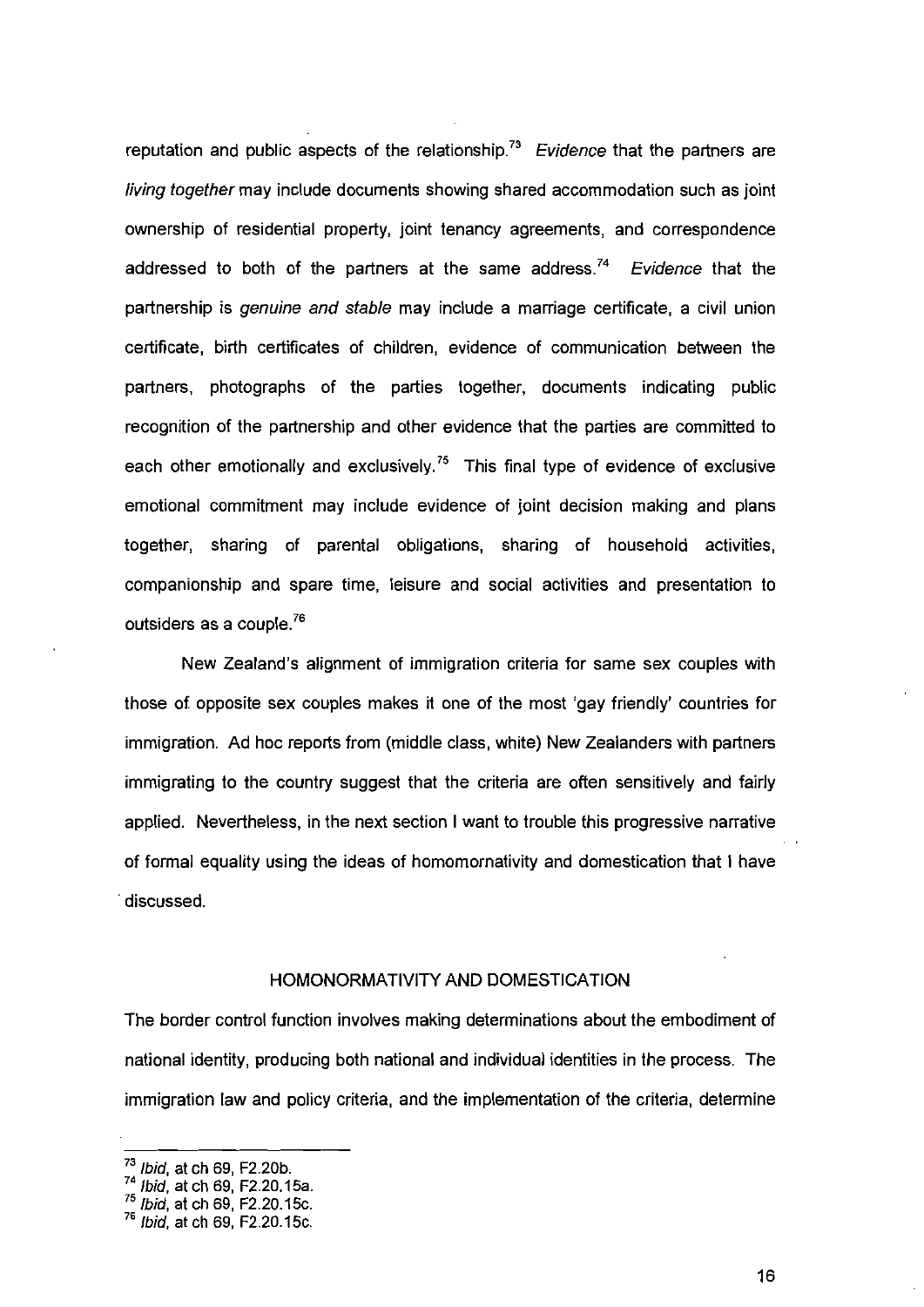who will be included in and who will be excluded from the nation. The criteria for inclusion tell stories of New Zealand's aspirations for national identity, for its imagined political community. These stories may be multiple, shifting, and even contradictory. Those admitted may be differently positioned in the stories. buttressing certain stories by inclusion or by contrast. Further, the implementation of immigration law and policy produces subjects through regulation:

ITI become subject to regulation is also to become subjectivated by it, that is, to be brought into being as a subject precisely through being regulated. $77$ 

The subject is literally brought into the nation through regulation, producing an identity through the performance of meeting the criteria to the satisfaction of the officials.

In this section I want to make two points about the regulatory process for same sex immigration in New Zealand. First, I want to consider the dynamics of opening the country's borders to lesbian and gay couples while simultaneously tightening and whitening immigration policy. Second, I want to consider the implications of including same sex couples in the category of de facto and aligning that category with the categories of marriage and civil union, so that the criteria applied to same sex couples is the criteria developed to determine which heterosexual couples ought to be included in the nation.<sup>78</sup> I want to analyse the heteronormativity and homonormativity<sup>79</sup> of the criteria. Heteronormativity includes the norms of heterosexuality as well as the failure to recognise any differences in same sex relationships. Following on from the discussion earlier in the chapter, homonormativity includes depoliticisation as well as domesticity and privatisation It includes the ways in which entry into the area of domestic law requires proof of

**<sup>n</sup>**Butler, J, Undoing Gender (New York, Routledge, **2004)** at **<sup>41</sup>**

<sup>78</sup> See Lenon. n 13. at **408.** 

<sup>&</sup>lt;sup>79</sup> See Duggan, n 1, at 179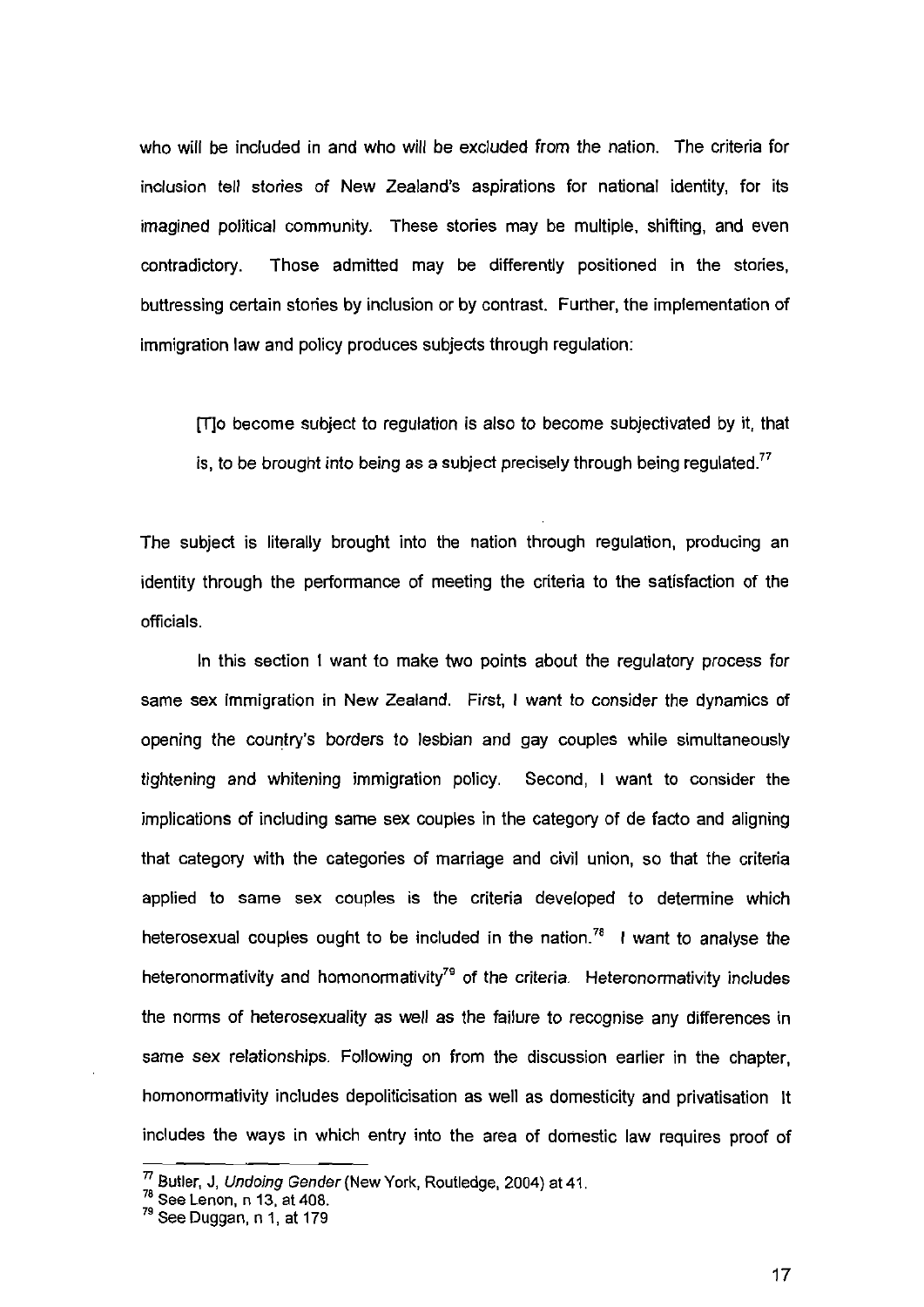domesticity, or taming, and the relegation of sexual identity and practices to the private realm.

The implications of aligning criteria for immigration of same sex couples to existing criteria for heterosexual couples foregrounds sexuality as the only difference that is recognised. Lesbian and gay couples have to prove to the satisfaction of immigration officers that they are just like the types of heterosexual couples who meet the criteria except for their sexuality; 'an intelligible legal subject is produced solely against heterosexuality and hence, is "just gay."<sup>80</sup> This binary approach to difference fails to address other possible differences, such as class, gender and race. The result is likely to be that those lesbians and gay men admitted to the country will differ from heterosexual couples admitted only in their sexuality; they will tend to be privileged along in race, class and gender, and that privilege will be occluded in part by the focus on sexuality. $81$  To the extent that the criteria privilege middle class white men, then middle class white gay men will be privileged by this approach to same sex immigration.<sup>82</sup> As discussed above. New Zealand's historical 'whiter than white' immigration policy has been reinscribed in the recent tightening and whitening of immigration law and policy. The new, more stringent English language requirements were adopted about the same time as the same sex immigration criteria were opened. The language requirements apply to the partnership policy, and each partner must separately meet the criteria. $^{83}$  These criteria are likely to ensure that same sex immigration approvals are aligned with the overall trend, discussed above, of favouring those from English speaking, predominantly white, countries.

As discussed above, the CUA regulations recognise only five types of overseas same sex relationships as civil unions: Finland's registered partnerships;

<sup>&</sup>lt;sup>80</sup> Lenon, n 13, at 408.<br><sup>81</sup> Crenshaw, K, 'Mapping the Margins: Intersectionality, Identity Politics and Violence Against Women of Color' **(1 991** ) **43** Stanford Law Review **1241.** 

 $82$  See, eg Naffine, N, Law and the sexes: explorations in feminist junsprudence (Sydney, Allen *8* Unwin, **1990);** Davies, n **8,** at **181-182.** 

<sup>83</sup> New Zealand Immigration Service, n **61,** at ch. **69. F2.15.**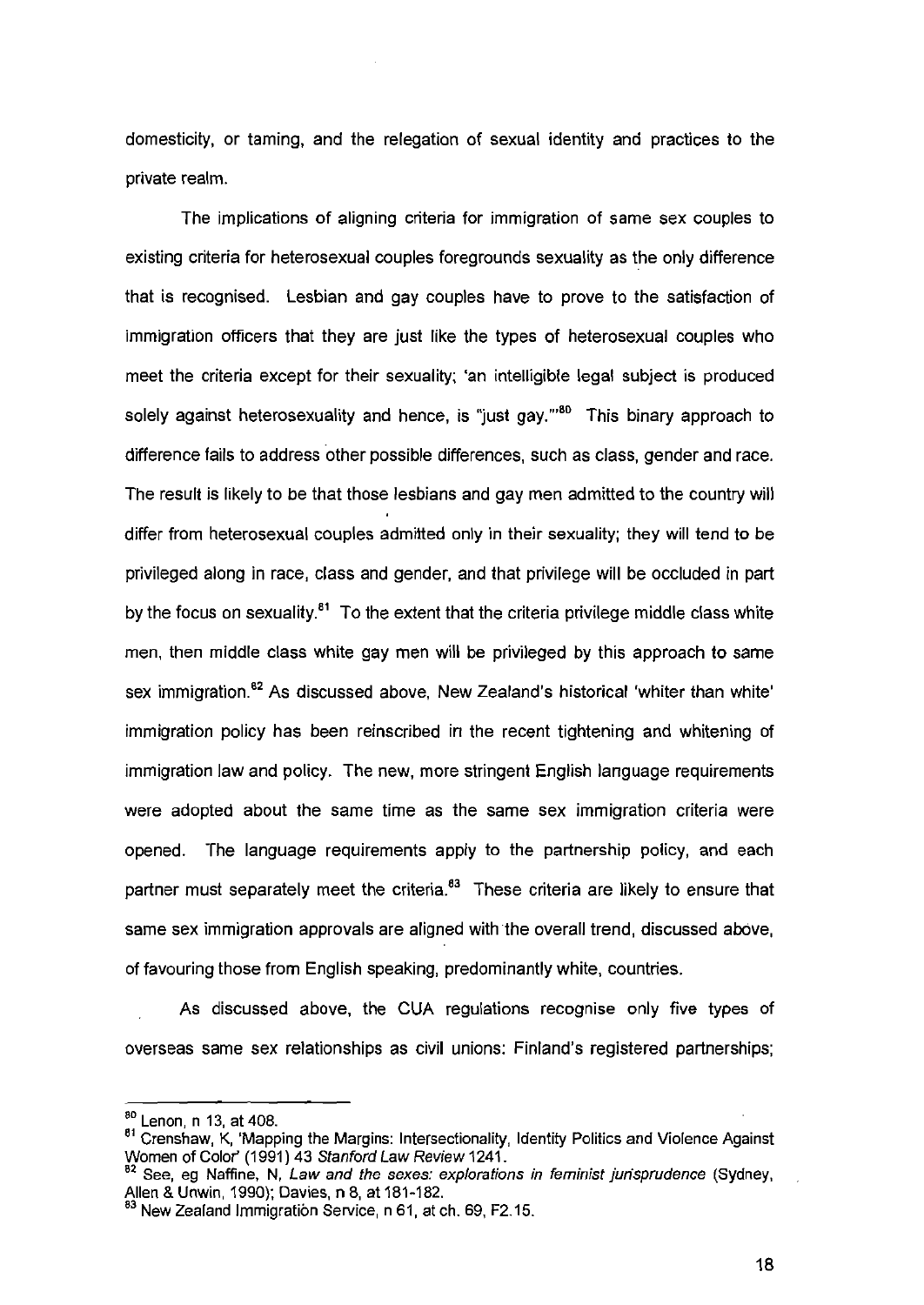the United Kingdom's civil partnerships; Germany's life partnerships; New Jersey's domestic partnerships; and Vermont's civil unions. All five of these are developed countries that are predominantly white. This means that same sex couples from other countries, even where they have a legally recognised relationship, will be in the de facto relationship category, and may therefore have to meet a different, and potentially more stringent, criteria. Interestingly, in the United Kingdom, the legally recognised relationships in **25** overseas countries and states in the United States will be recognised as civil partnerships in a non-exhaustive list.<sup>84</sup> With one possible exception, this is also a list of developed, predominantly white countries. $^{85}$  Further, the website of the UK Gay and Lesbian Immigration Group notes that the most common reason given for refusal in the proposed civil partner category is that the relationship is not genuine, and this is particularly true where the foreign applicant is from a developing country.<sup>86</sup> Unfortunately, this type of information is not available for New Zealand. However, the short New Zealand list of recognised relationships, combined with the possibility of different criteria for de facto relationships, and the UK experience, suggest that this is an area for concern, and that it may well be more difficult for those lesbians and gay men from developing countries to migrate. Combined with the alignment of criteria for same sex immigration with that of heterosexuals, which I will discuss next, this analysis suggests that the idea of a 'national heterosexuality' that is sanitised and deracialised (white) may fit here. $87$ 

The existing criteria embrace heteronormativity, or norms of heterosexuality, and as a result tend to call for the production of homonormatised lesbian and gay

**<sup>84</sup>UK** Diplomatic Service Procedures. 'Entry Clearance' Volume 1 General Instructions, Schedule 20, A List of Recognised Overseas Same Sex Relationships, includes 24 overseas relationships including Massachusetts, Vermont and California.  $\delta$  Mexico is the exception.

<sup>86</sup> UK Gay and Lesbian Immigration Group, 'Civil Partnership--Immigration Guide' http://www.uklgig.org.uk (last accessed 4 Nov 2007). The 2006 version of this guide noted that evidence was emerging that civil partnership applications were being denied on the basis that the relationship was not genuine, and that this was particularly the case where the that the relationship was not genuine, and that this was particularly the case where the applicant was from a developing country. **UK** Gay and Lesbian lmmigration Group, 'A Guide g Civil Partnership' (last accessed Nov 39 2006).

Berlant, L and Warner, M, 'Sex in Public' (1998) 24 Critical Inquiry 547 at 549.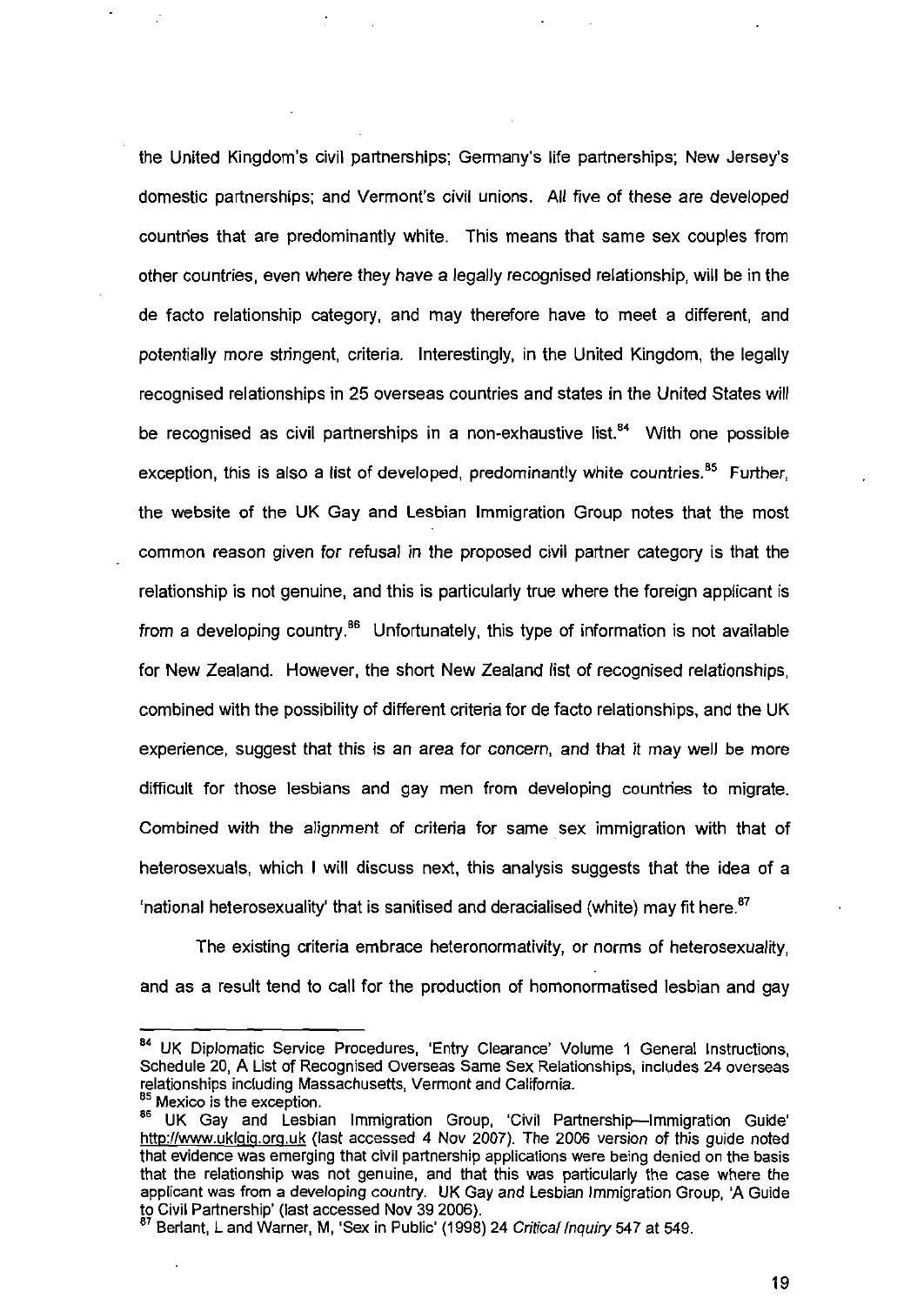identities aligned with heteronormativity. Heteronormativity includes norms about what relationships should look like. These norms may be submerged, and difficult to decontextualise, $^{88}$  they 'construct and continually reinforce (even if only in the background) our idea of "the normal."<sup>89</sup> The immigration criteria requires proof of genuine and stable relationships that are entered into with the intention of continuation on a long-term exclusive basis and are likely to endure.<sup>90</sup> These are criteria that embrace heterosexual norms:

Living together, having joint finances, and publicly demonstrating an exclusive and committed bond, are criteria derived from dominant notions of what it means to be in a relationship, ... derived from the idealized model of a heterosexual relationship. $^{91}$ 

Heteronormative models may also set the standard to which lesbian and gay couples have to perform their relationships, in producing a narrative, and therefore their identities, for immigration officials: 'I ... found it frustrating that in order to fulfil the requirements of my visa application [to Australia] it was implied that I should produce a narrative of my relationship with Nigel to show how "marriage-like" it is.<sup>192</sup>

Lesbian and gay couples who may be in long term relationships but consciously opt out of heteronormative relationship practices for political reasons, as a result of embracing feminist critiques of heterosexual norms, or for other reasons, $^{93}$ may be less likely to gain entry to the country. For example, Sue Wilkinson and Celia

Butler, n 77, at **41.** 

<sup>&</sup>lt;sup>89</sup> Chambers, SA, 'Heteronormativity and the L Word' in K Akass and J McCabe (eds), Reading the L word: outing contemporary television (London, 1.B.Tauris. **2006)** at **84.**  New Zealand Immigration Service, n 55, Section **F2.10.1.** 

<sup>&</sup>lt;sup>91</sup> Holt, M, 'Marriage-like' or Married? Lesbian and gay Marriage, Partnership and Migration' **2004) 14** Feminism & Psychology **30** at **32.** " Holt, n **90,** at **33.** 

**<sup>93</sup>**ibid, at **33:** 'lesbians and gay men have been among those challenging the idea that a commitment to another person necessarily entails sexual exclusivity, living together, or fixed gender roles for each partner.'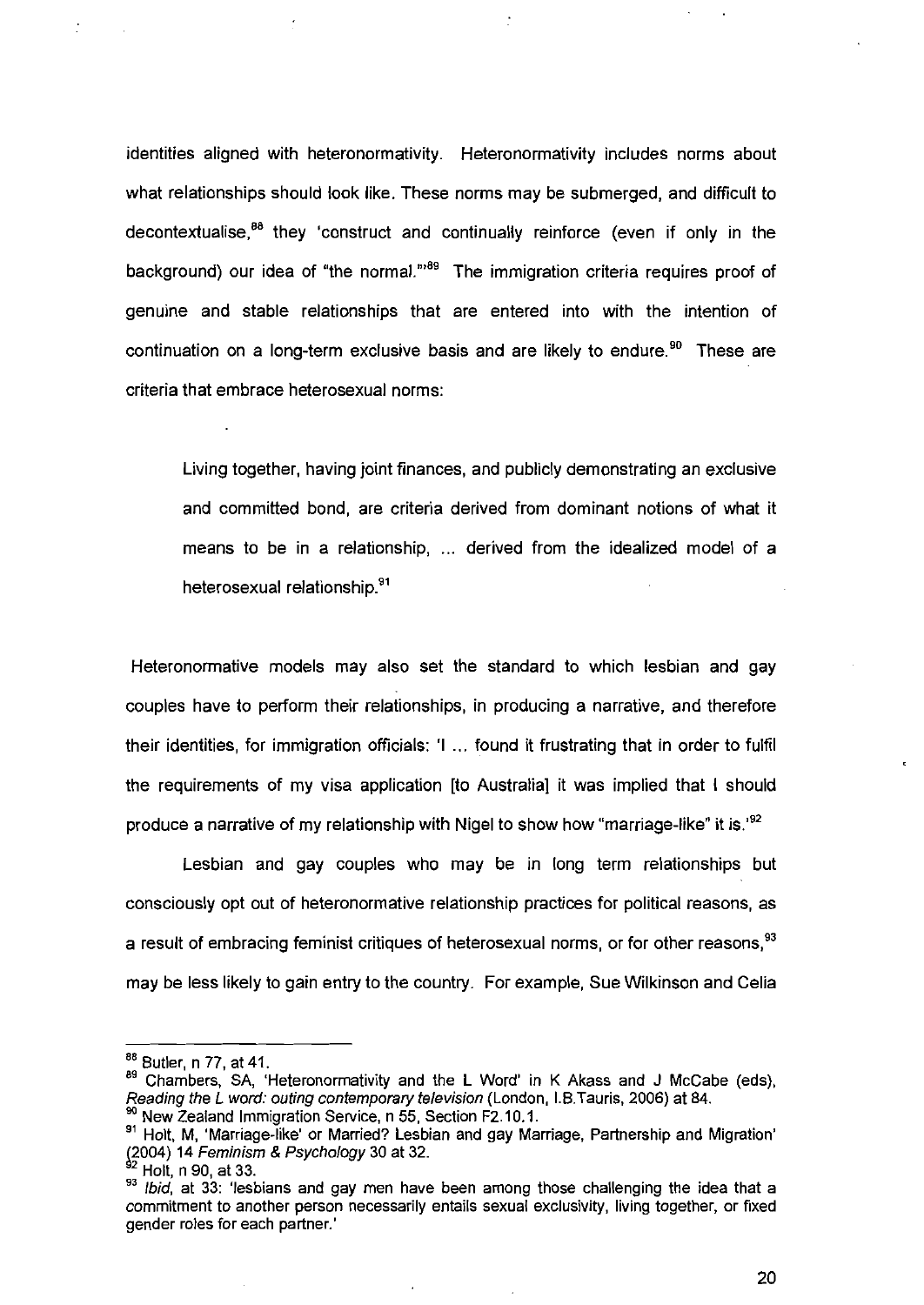Kitzinger have written of their relationship that they had both previously come out of long-term 'marriage-like' relationships and were committed, both personally and politically, to having a relationship with more autonomy, freedom and openness.<sup>94</sup> They found the idea of making an ostentatious ceremony of their private commitment embarrassing, and they did not want to promise each other 'unconditional love, lifelong commitment and sexual monogamy.<sup>95</sup> They chose not to live together; they had individual mortgages, separate houses, separate finances, were on different electoral roles, paid different utility bills and owned nothing in common.<sup>96</sup> As a result of these choices, they note that they would not have met United Kingdom same sex immigration requirements of two years cohabitation or Canadian immigration requirements of one year of cohabiting in a conjugal relationship. $97$  Given the way they chose to structure their relationship, they may have had a struggle entering New Zealand even under its current gay friendly criteria. They would have been unlikely to have evidence to show that they had been living together for 12 months or more in a partnership that was genuine and stable, and nor would they be likely to satisfy the criteria that there 'were genuine and compelling reasons for any period of separation.'98

Wilkinson and Kitzinger's relationship may have been inspired by their politics, and in that sense they were politicised rather than depoliticised in Duggan's terms. Lesbians and gay men who live their politics in their relationships may therefore be less likely to be admitted under the immigration criteria, and those who are 'depoliticised', not questioning of heteronormative relationship models and happy to adopt them, may be more likely to meet the criteria for immigration. Those who chose to 'make a queer world' by engaging in 'kinds of intimacy that bear no

-

<sup>&</sup>lt;sup>94</sup> Kitzinger, C and Wilkinson, S, 'The Re-branding of Marriage: Why We Got Married Instead of Registering a Civil Partnership' (2004) 14 Feminism and Psychology 127 at 129. " Ibid, **at** 129.

 $96$  *lbid*, at 129.

<sup>97</sup> Ibid, at 130-31. These were immigration criteria in 2004, when Kitzinger and Wilkinson wrote their article.

New Zealand Immigration Service, n 61, ch. 69, F2.5a, F2.30.1.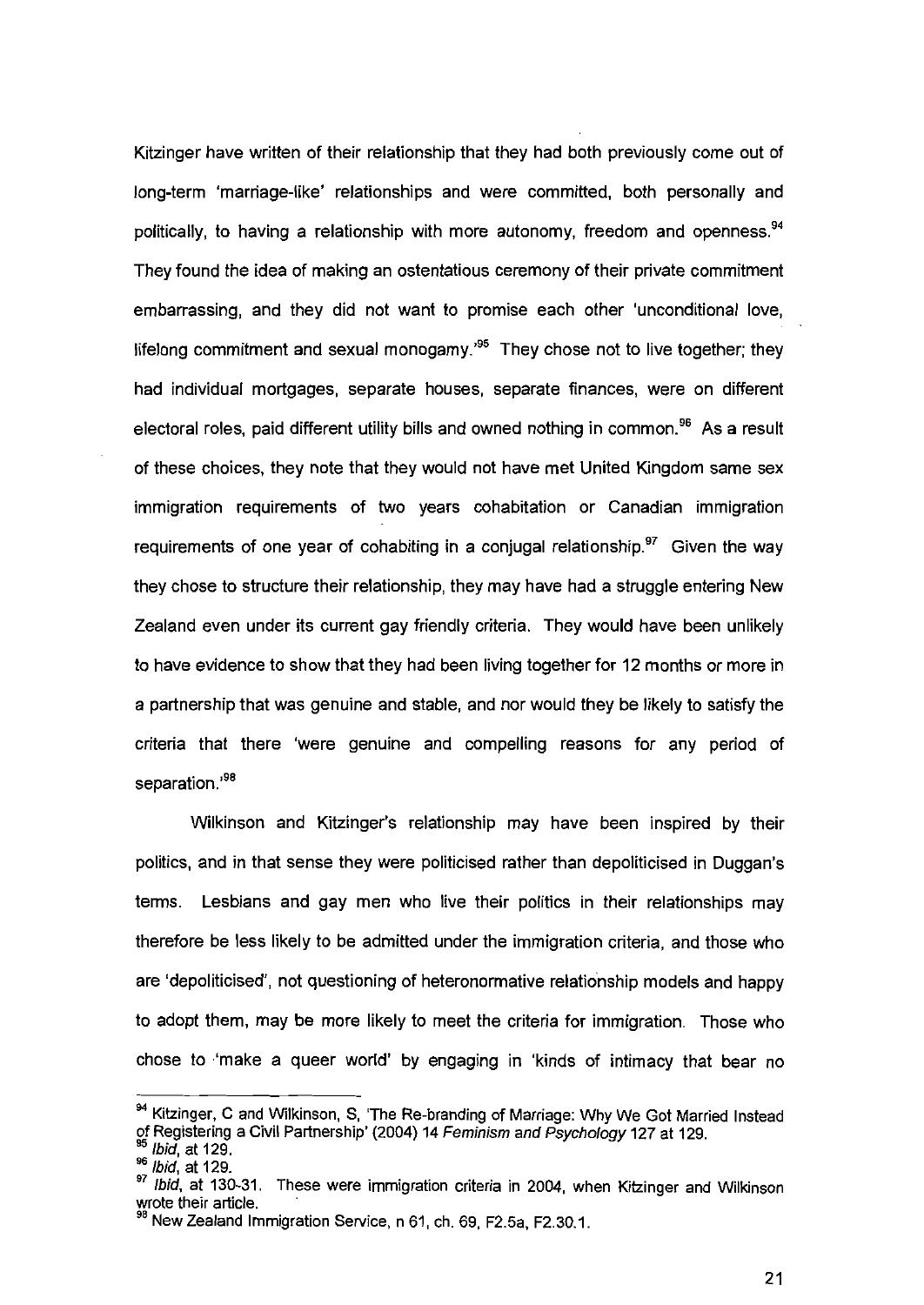necessary relation to domestic space, to kinship, to the couple form, to property, or to the nation' are less likely to be fit subjects for immigration.<sup>99</sup>

The reputation and public aspects of the relationship are also factors that indicate a genuine and stable relationship. To the extent that lesbians and gay men who live their politics in public are less likely to be accepted in mainstream society, or more likely to disrupt dominant notions of commitment, the reputational and public aspects of their relationships may count against them. The reputational aspects of the relationship may also be judged by the couple's reputation with extended family, and non-normative, political behaviour may also impact here. Those lesbian and gay couples whose families are not accepting of their relationships, who may also be less likely to be 'out' in other contexts, will also be disadvantaged by these criteria.

Lesbians and gay men who are not 'out' for any reason, including that the countries in which they live are homophobic or persecute lesbians and gays, will be disadvantaged by all of the criteria as it will be more difficult to live with partners, own property with partners and establish a reputation or public aspects of the relationship.<sup>100</sup> These people may have to resort to the refugee or asylum processes, which are time-consuming, costly, and may have erratic results.<sup>101</sup> Further, the treatment of lesbians and gay men in some countries may fall into a gap between persecution meeting the refugee criteria and difficulty living, or being out, without any specific state persecution. For example, in one refugee appeal the Refugee Status Appeal Authority (RSAA) accepted that the appellant, a 28 year old Nigerian man, would be shunned by his family and ostracised by his church, that his

<sup>100</sup> For stories of asylum seekers in the UK see UK Lesbian and Gay Immigration Group, Annual Report 2007' 17-18, available at www.uklgig.org.uk (last accessed 2 Nov 2007). <sup>101</sup> See Re GJ, Refugee Appeal No 1312/93, Auckland, Refugee Status Appeals Authority New Zealand (30 August 1995); Tennant, D, 'The Contribution of the New Zealand Refugee Status Appeals Authority to International Refugee Jurisprudence' (undated manuscript on file with the author). In Australia see Millbank, J, and Dauverge, C, 'Burdened by Proof: How the Australian Refugee Review Tribunal has failed lesbian and gay asylum seekers' (2003) 31 Federal Law Review 299; Millbank, J, 'Gender, Sex and Visibility in Refugee Decisions on Sexual Orientation' (2003) 18 Georgetown lmmigration Law Journal 71.

<sup>&</sup>lt;sup>99</sup> Berlant, n 83, at 558.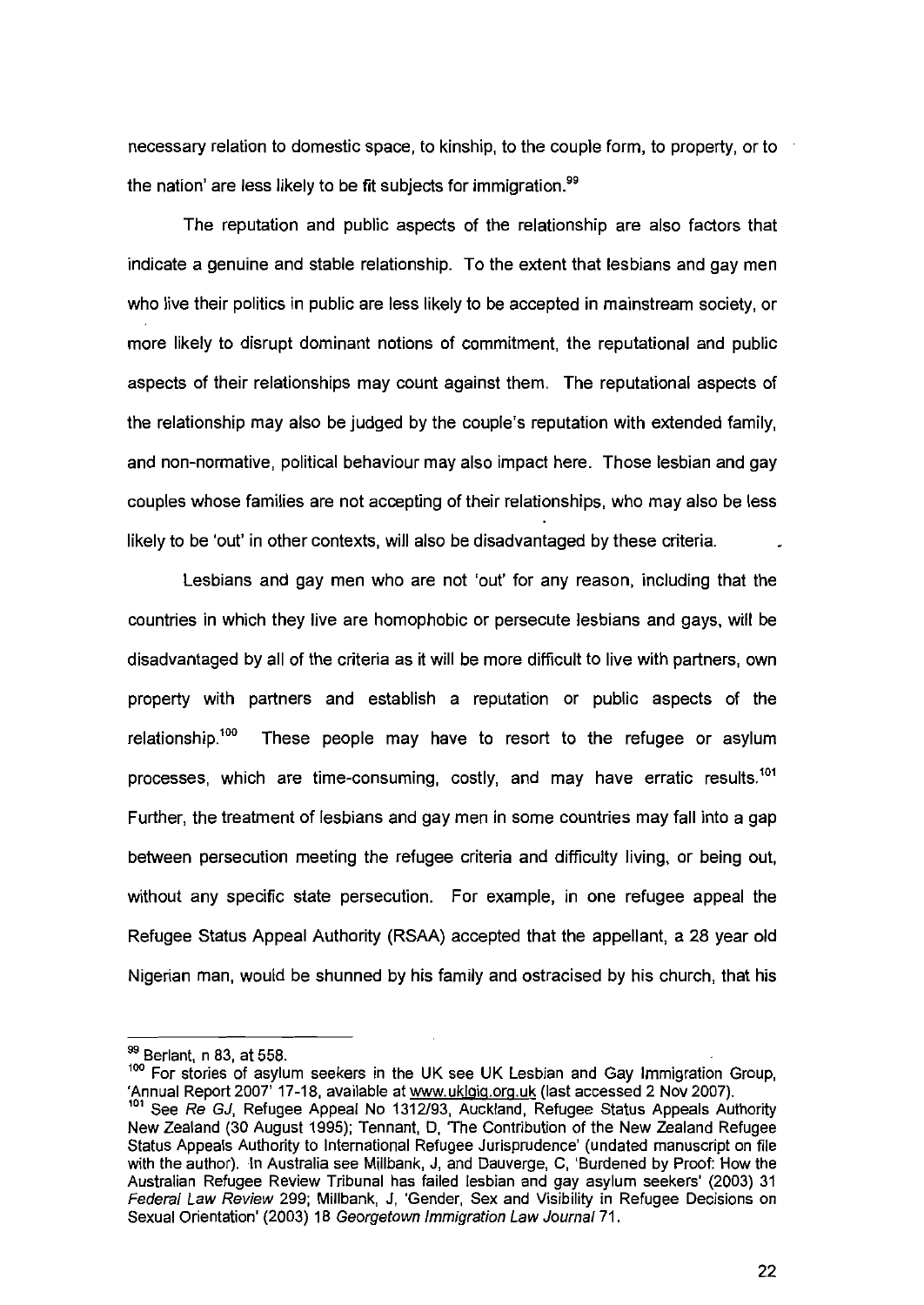life would be far from ideal and that there was a climate of intolerance towards nonheterosexual relationships in his home country.<sup>102</sup> Nevertheless, refugee status was denied on the basis that, although homosexual acts are a criminal offence in Nigeria, there was no evidence of prosecutions.<sup>103</sup> If the RSAA assessment of homophobia and the law in Nigeria is correct, lesbian and gay couples living in Nigeria might be likely not be out to family and friends, and not live together and build up the indicia of a genuine and stable relationship required by the immigration criteria, making immigration as partners much more difficult, if not impossible.

The basis of the criteria in the dominant heterosexual paradigm and norms also means that there is no recognition of the difficulties that may be associated with realising that one is a sexual minority. For example, a Fijian Muslim man aged 22 originally came to New Zealand to marry a woman chosen by his family.<sup>104</sup> It appears that about nine months later he fell out with his and his wife's family and made friends with a gay man, with whom he later entered into a relationship.<sup>105</sup> At this time he continued to pursue immigration based on his marriage, and it was not until more than a year later that he told immigration authorities that he was in a same sex relationship.<sup>106</sup> In considering whether the man was living in a stable and genuine relationship with his new partner, the Residence Review Board (RRB) stated that doubt arose as to whether the relationship was genuine due to the fact that the man continued to state that he was committed to his marriage and to trying to make it work after moving in with his same sex partner.<sup>107</sup> Not surprisingly, it was submitted on the appellant's behalf that 'at the time he was confused with his life and unsure where he was heading.<sup>108</sup> There is nothing in the criteria that addresses, or provides

<sup>&</sup>lt;sup>102</sup> Refugee Appeal No 75250, Refugee Status Appeals Authority New Zealand (28 January 2005).

 $^{103}$  Ibid.

**<sup>&#</sup>x27;Ob** Residence Appeal No 14690, Residence Review Board (28 February 2006). 2-3

Ibid, at 11.

Ibid, at 9.

 $\frac{107}{108}$  /bid, at 11.

<sup>/</sup>bid, at 12.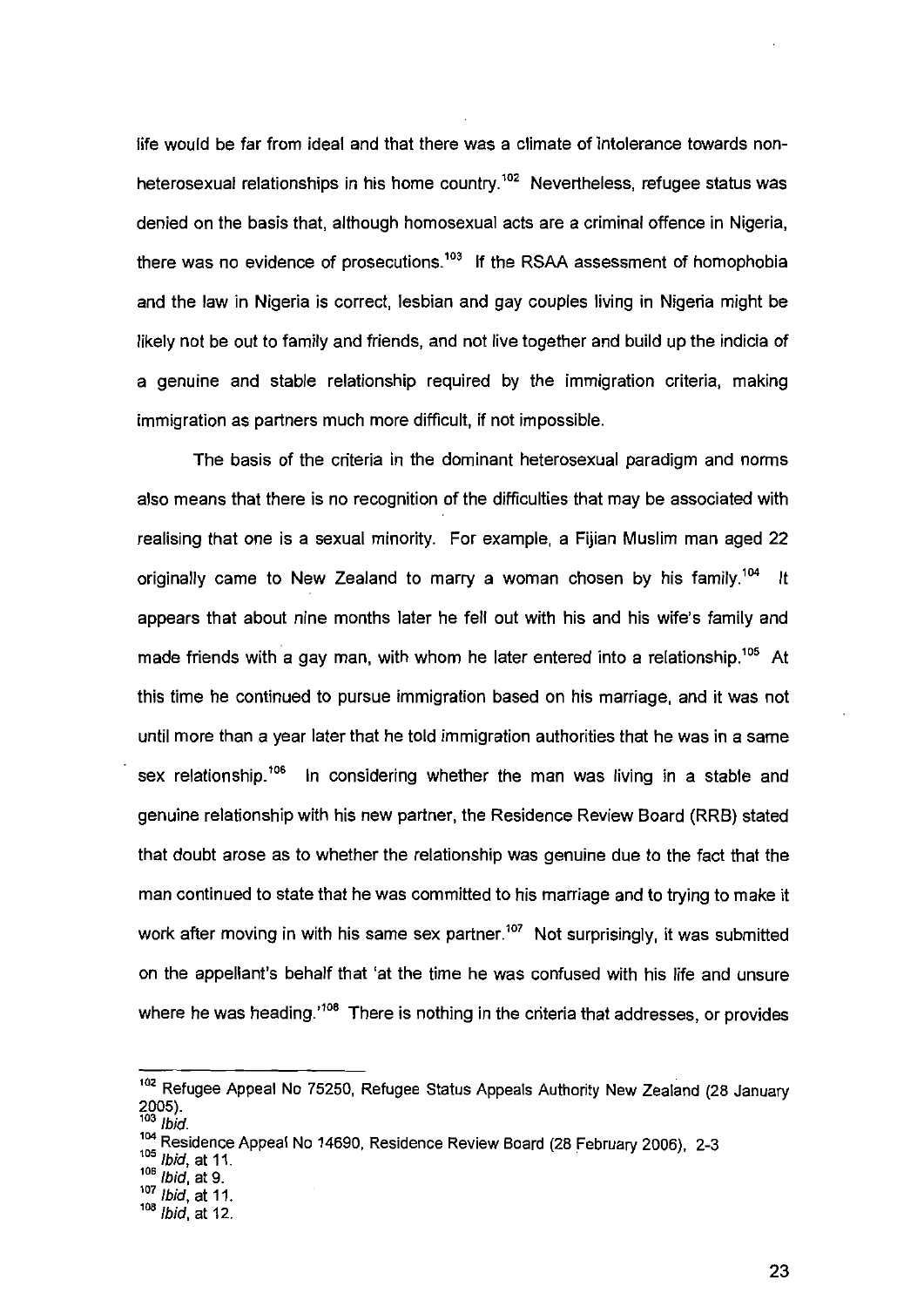guidance to officials to respond to these types of situations. Indeed, the RRB decision confirming the denial of his residence application makes no attempt at all to place the man's actions in the context of homophobia; it appears to hold the fact that the man did not reveal his gay relationship earlier in the process against him.<sup>109</sup>

Finally, the immigration criteria also embrace concepts of domesticity in a number of forms. Most obviously, factors such as the performance of household duties and evidence such as sharing parental obligations, household activities and joint decision making evoke images of domesticity as home, as the realm gendered female. The fact that these criteria are integral to the determination of a genuine and stable relationship suggests that lesbians and gay men have to prove that they are domesticated along gendered, heterosexual lines.

To the extent that the criteria are focused on economic criteria and ownership of property those with money and middle class domestic aspirations are privileged. The factors bearing on whether couples are living together in a genuine and stable partnership include the nature and extent of the common residence, the common ownership, use and acquisition of property and financial dependence or interdependence. Those who cannot afford to own property must prove joint tenancy agreements.

The heteronormativity of the criteria as a whole overlaps with other aspects of domesticity; lesbians and gay men have to prove that they are 'just like' heterosexuals and that their sexuality is private and does not make any real difference. The assumption is that same sex couples set up house, own property together, participate in child raising and family gatherings, jointly communicate, socialise with their families and friends and generally live their lives just like heterosexuals. The reality that they are doing so in heteronormative, homophobic societies that may not recognise and validate their relationships, or that may treat them as second class, in the context of family reactions that may vary from

<sup>&#</sup>x27;09 **/bid, at** 12-13.